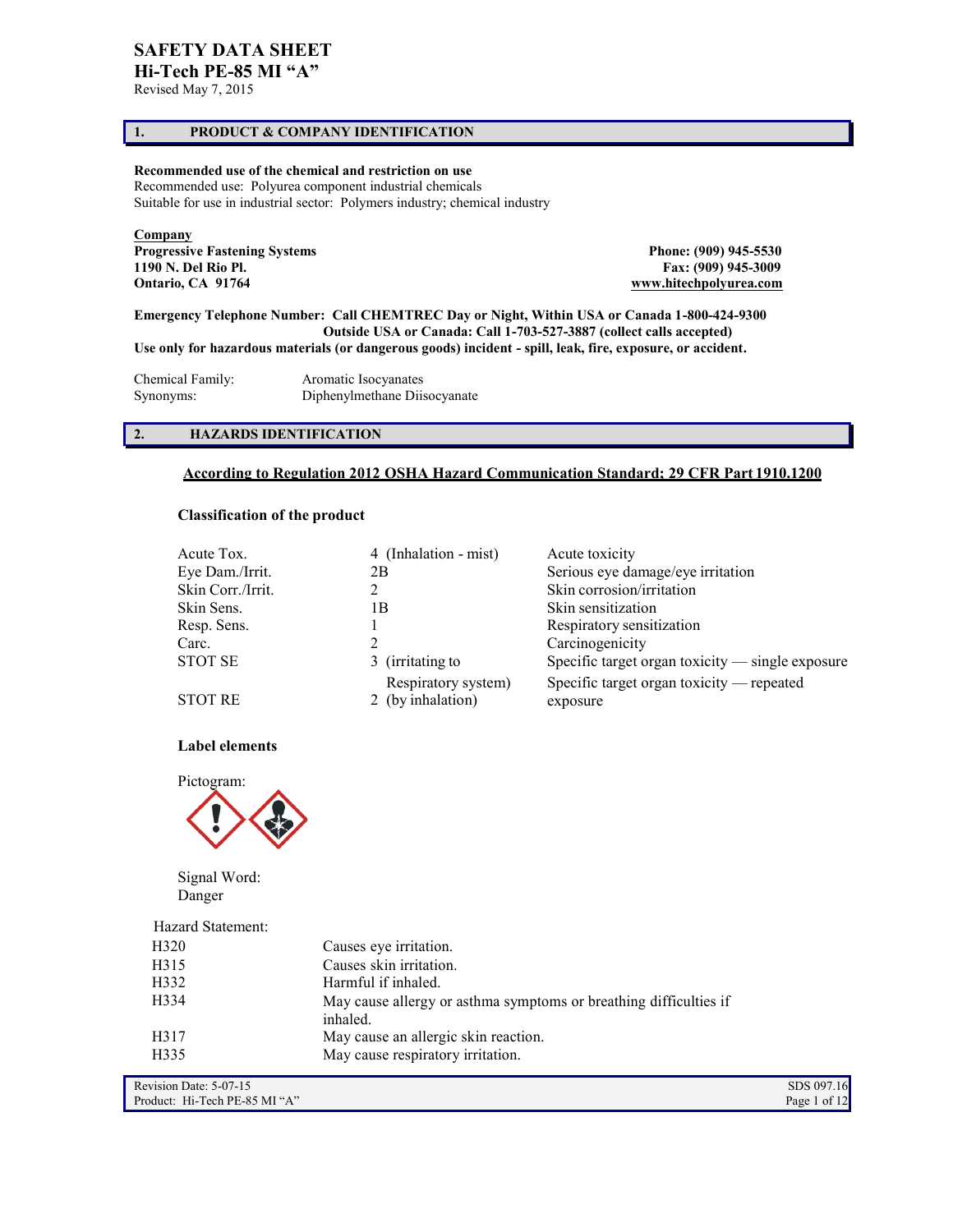| H351                                   | Suspected of causing cancer.                                                                                                        |  |
|----------------------------------------|-------------------------------------------------------------------------------------------------------------------------------------|--|
| H373                                   | May cause damage to organs (Olfactory organs) through prolonged or<br>repeated exposure (inhalation).                               |  |
| Precautionary Statements (Prevention): |                                                                                                                                     |  |
| P <sub>280</sub>                       | Wear protective gloves/protective clothing/eye protection/face<br>protection.                                                       |  |
| P <sub>271</sub>                       | Use only outdoors or in a well-ventilated area.                                                                                     |  |
| P <sub>260</sub>                       | Do not breathe dust/gas/mist/vapours.                                                                                               |  |
| P <sub>201</sub>                       | Obtain special instructions before use.                                                                                             |  |
| P <sub>261</sub>                       | Avoid breathing mist.                                                                                                               |  |
| P <sub>202</sub>                       | Do not handle until all safety precautions have been read and<br>understood.                                                        |  |
| P <sub>284</sub>                       | [In case of inadequate ventilation] wear respiratory protection.                                                                    |  |
| P272                                   | Contaminated work clothing should not be allowed out of the workplace.                                                              |  |
| P <sub>264</sub>                       | Wash with plenty of water and soap thoroughly after handling.                                                                       |  |
| Precautionary Statements (Response):   |                                                                                                                                     |  |
| P312                                   | Call a POISON CENTER or doctor/physician if you feel unwell.                                                                        |  |
| $P305 + P351 + P338$                   | IF IN EYES: Rinse cautiously with water for several minutes. Remove<br>contact lenses, if present and easy to do. Continue rinsing. |  |
| $P304 + P340$                          | IF INHALED: Remove person to fresh air and keep comfortable for<br>breathing.                                                       |  |
| $P308 + P311$                          | IF exposed or concerned: Call a POISON CENTER or doctor/physician.                                                                  |  |
| P314                                   | Get medical advice/attention if you feel unwell.                                                                                    |  |
| $P303 + P352$                          | IF ON SKIN (or hair): Wash with plenty of soap and water.                                                                           |  |
| $P333 + P311$                          | If skin irritation or rash occurs: Call a POISON CENTER or<br>doctor/physician.                                                     |  |
| $P362 + P364$                          | Take off contaminated clothing and wash before reuse.                                                                               |  |
| $P332 + P313$                          | If skin irritation occurs: Get medical advice/attention.                                                                            |  |
| $P337 + P311$                          | If eye irritation persists: Call a POISON CENTER or doctor/physician.                                                               |  |

Precautionary Statements (Storage):

| $P403 + P233$    | Store in a well-ventilated place. Keep container tightly closed. |
|------------------|------------------------------------------------------------------|
| P <sub>405</sub> | Store locked up.                                                 |

Precautionary Statements (Disposal): P501 Dispose of contents/container to hazardous or special waste collection point.

# **Hazards not otherwise classified**

No specific dangers known, if the regulations/notes for storage and handling are considered.

# Labeling of special preparations (GHS):

CONTAINS ISOCYANATES. INHALATION OF ISOCYANATE MISTS OR VAPORS MAY CAUSE RESPIRATORY IRRITATION, BREATHLESSNESS, CHEST DISCOMFORT AND REDUCED PULMONARY FUNCTION. OVEREXPOSURE WELL ABOVE THE PEL MAY RESULT IN BRONCHITIS, BRONCHIAL SPASMS AND PULMONARY EDEMA. LONG-TERM EXPOSURE TO ISOCYANATES HAS BEEN REPORTED TO CAUSE LUNG DAMAGE, INCLUDING REDUCED LUNG FUNCTION WHICH MAY BE PERMANENT. ACUTE OR CHRONIC OVEREXPOSURE TO ISOCYANATES MAY CAUSE SENSITIZATION IN SOME INDIVIDUALS, RESULTING IN ALLERGIC RESPIRATORY REACTIONS INCLUDING WHEEZING, SHORTNESS OF BREATH AND DIFFICULTY BREATHING. ANIMAL TESTS INDICATE THAT SKIN CONTACT MAY PLAY A ROLE IN CAUSING RESPIRATORY SENSITIZATION.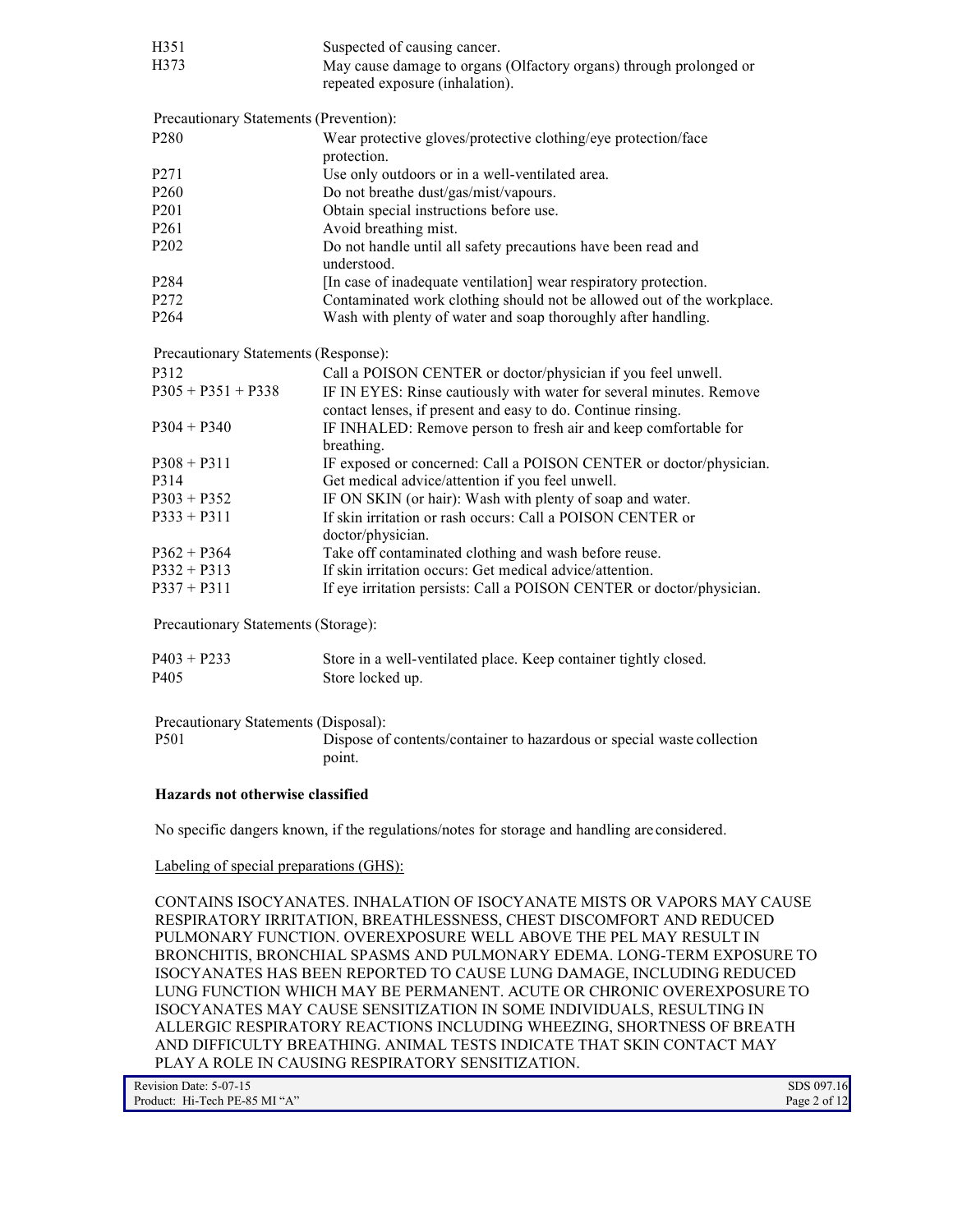# **Emergency overview**

DANGER:

CONTAINS ISOCYANATES. INHALATION OF ISOCYANATE MISTS OR VAPORS MAY CAUSE RESPIRATORY IRRITATION, BREATHLESSNESS, CHEST DISCOMFORT AND REDUCED PULMONARY FUNCTION. OVEREXPOSURE WELL ABOVE THE PEL MAY RESULT IN BRONCHITIS, BRONCHIAL SPASMS AND PULMONARY EDEMA. LONG-TERM EXPOSURE TO ISOCYANATES HAS BEEN REPORTED TO CAUSE LUNG DAMAGE, INCLUDING REDUCED LUNG FUNCTION WHICH MAY BE PERMANENT. ACUTE OR CHRONIC OVEREXPOSURE TO ISOCYANATES MAY CAUSE SENSITIZATION IN SOME INDIVIDUALS, RESULTING IN ALLERGIC RESPIRATORY REACTIONS INCLUDING WHEEZING, SHORTNESS OF BREATH AND DIFFICULTY BREATHING. ANIMAL TESTS INDICATE THAT SKIN CONTACT MAY PLAY A ROLE IN CAUSING RESPIRATORY SENSITIZATION. AVOID CONTACT WITH SKIN AND EYES. SKIN OR EYE CONTACT MAY CAUSE IRRITATION.

# **3. COMPOSITION / INFORMATION ON INGREDIENTS**

# **According to Regulation 2012 OSHA Hazard Communication Standard; 29 CFR Part 1910.1200**

| CAS Number     | Content (W/W)             | <b>Chemical name</b>                           |
|----------------|---------------------------|------------------------------------------------|
| $101 - 68 - 8$ | $\geq$ 25.0 - < 50.0 $\%$ | Diphenylmethane-4,4'-diisocyanate (MDI)        |
| 25686-28-6     | $\geq$ 10.0 - < 15.0 %    | 4,4'-Methylenediphenyl diisocyanate, oligomers |
| 26447-40-5     | $\geq$ 0 3 - < 1 0 $\%$   | Methylenediphenyl diisocyanate                 |

# **According to Regulation 1994 OSHA Hazard Communication Standard; 29 CFR Part 1910.1200**

| <b>CAS Number</b> | Content $(W/W)$ | <b>Chemical name</b>                                  |
|-------------------|-----------------|-------------------------------------------------------|
|                   | $\leq 55.0 \%$  | Isocyanate Prepolymer                                 |
| $101 - 68 - 8$    | $35.0\%$        | Diphenylmethane-4,4'-diisocyanate (MDI)               |
| 25686-28-6        | $< 15.0\%$      | Benzene, 1,1'-methylenebis[4-isocyanato-, homopolymer |
| 26447-40-5        | $10\%$          | Methylenediphenyl diisocyanate                        |

# *4. FIRST AID MEASURES*

# **Description of first aid measures**

# **General advice:**

Remove contaminated clothing.

#### **If inhaled:**

Remove the affected individual into fresh air and keep the person calm. Assist in breathing if necessary. Immediate medical attention required.

# **If on skin:**

Wash affected areas thoroughly with soap and water. If irritation develops, seek medical attention.

# **If in eyes:**

In case of contact with the eyes, rinse immediately for at least 15 minutes with plenty of water. Immediate medical attention required.

Revision Date: 5-07-15 SDS 097.16<br>Product: Hi-Tech PE-85 MI "A" Page 3 of 12 Product: Hi-Tech PE-85 MI "A"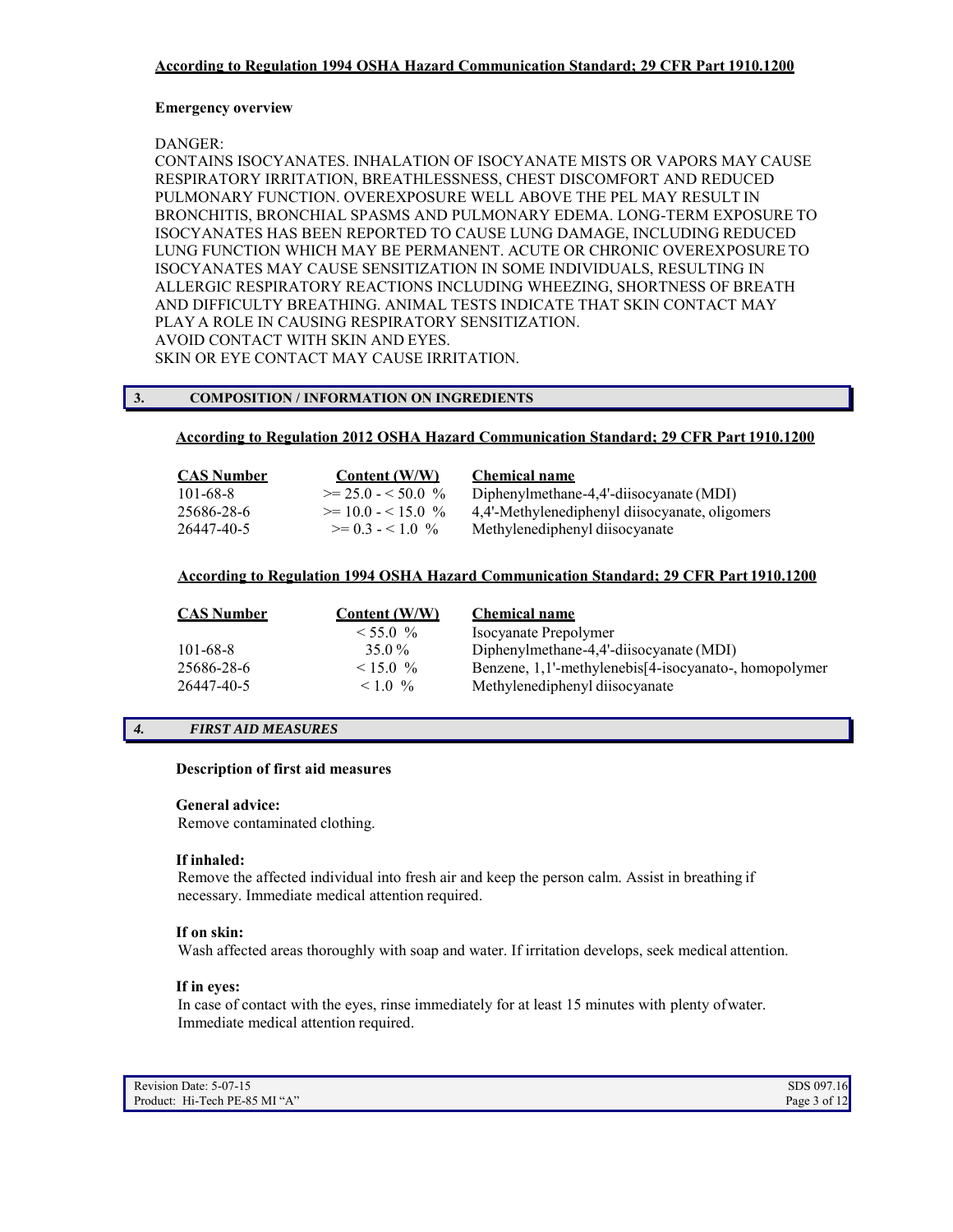# **If swallowed:**

Rinse mouth and then drink plenty of water. Do not induce vomiting. Never induce vomiting or give anything by mouth if the victim is unconscious or having convulsions. Immediate medical attention required.

# **Most important symptoms and effects, both acute and delayed**

Symptoms: The most important known symptoms and effects are described in the labelling (see section 2) and/or in section 11., Eye irritation, skin irritation, allergic symptoms Hazards: Symptoms can appear later. *Information on: Diphenylmethane-4,4'-diisocyanate (MDI) Hazards: Respiratory sensitization may result in allergic (asthma-like) signs in the lower respiratory tract including wheezing, shortness of breath and difficulty breathing, the onset of which may be delayed. Repeated inhalation of high concentrations may cause lung damage, including reduced lung function, which may be permanent. Substances eliciting lower respiratory tract irritation may worsen the asthma-like reactions that may be produced by product exposures.*

----------------------------------

# **Indication of any immediate medical attention and special treatment needed**

# Note to physician

| Antidote:  | Specific antidotes or neutralizers to isocyanates do not exist.  |
|------------|------------------------------------------------------------------|
| Treatment: | Treatment should be supportive and based on the judgement of the |
|            | physician in response to the reaction of the patient.            |

# **5. FIRE-FIGHTING MEASURES**

# **Extinguishing media**

Suitable extinguishing media: water spray, dry powder, carbon dioxide, foam

# **Special hazards arising from the substance or mixture**

Hazards during fire-fighting: nitrous gases, fumes/smoke, isocyanate, vapor

## **Advice for fire-fighters**

Protective equipment for fire-fighting: Firefighters should be equipped with self-contained breathing apparatus and turn-out gear.

# **Further information:**

Keep containers cool by spraying with water if exposed to fire. Dispose of fire debris and contaminated extinguishing water in accordance with official regulations.

# **6. ACCIDENTAL RELEASE MEASURES**

### **Personal precautions, protective equipment and emergency procedures**

Clear area. Ensure adequate ventilation. Wear suitable personal protective clothing and equipment.

#### **Environmental precautions**

Do not discharge into drains/surface waters/groundwater.

## **Methods and material for containment and cleaning up**

For small amounts: Absorb isocyanate with suitable absorbent material (see § 40 CFR, sections 260, 264 and 265 for further information). Shovel into open container. Do not make container pressure tight. Move container to a well-ventilated area (outside). Spill area can be decontaminated with the following recommended decontamination solution: Mixture of 90 % water, 8 % concentrated ammonia, 2 %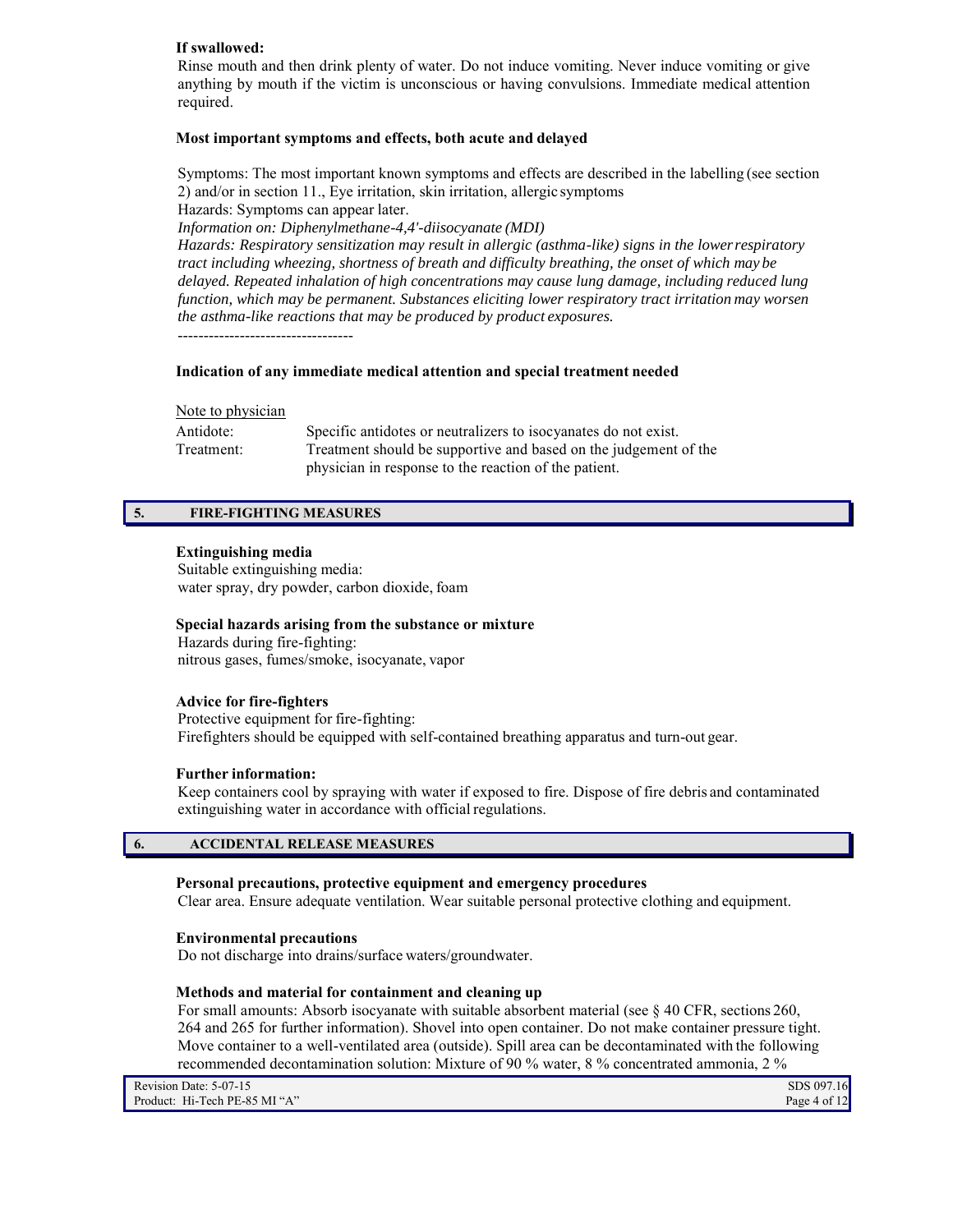detergent. Add at a 10 to 1 ratio. Allow to stand for at least 48 hours to allow escape of evolved carbon dioxide.

For large amounts: If temporary control of isocyanate vapor is required, a blanket of protein foam or other suitable foam (available from most fire departments) may be placed over the spill. Transfer as much liquid as possible via pump or vacuum device into closed but not sealed containers for disposal. For residues: The following measures should be taken for final cleanup: Wash down spill area with decontamination solution. Allow solution to stand for at least 10 minutes. Dike spillage.

# **7. HANDLING & STORAGE**

#### **Precautions for safe handling**

Provide suitable exhaust ventilation at the processing machines. Ensure thorough ventilation of stores and work areas. Avoid aerosol formation. When handling heated product, vapors of the product should be ventilated, and respiratory protection used. Wear respiratory protection when spraying. Danger of bursting when sealed gastight. Protect against moisture. If bulging of drum occurs, transfer to well ventilated area, puncture to relieve pressure, open vent and let stand for 48 hours before resealing.

Protection against fire and explosion: No explosion proofing necessary.

#### **Conditions for safe storage, including any incompatibilities**

Keep away from water. Segregate from foods and animal feeds. Segregate from acids and bases. Segregate from bases.

Suitable materials for containers: Carbon steel (Iron), High density polyethylene (HDPE), Low density polyethylene (LDPE), Stainless steel 1.4301 (V2)

Further information on storage conditions: Formation of CO2 and build up of pressure possible. Keep container tightly closed and in a well-ventilated place. Outage of containers should be filled with dry inert gas at atmospheric pressure to avoid reaction with moisture.

Storage stability: Storage temperature: 60 - 80°F (16 - 27 °C)

# **8. EXPOSURE CONTROLS & PERSONAL PROTECTION**

#### **Components with occupational exposure limits**

| Diphenylmethane-4,4'- | <b>OSHA PEL</b>  | CLV 0.02 ppm 0.2 mg/m3; CLV 0.02 ppm 0.2 |
|-----------------------|------------------|------------------------------------------|
| diisocyanate (MDI)    |                  | $mg/m3$ :                                |
|                       | <b>ACGIH TLV</b> | TWA value $0.005$ ppm;                   |

#### **Advice on system design:**

Provide local exhaust ventilation to maintain recommended P.E.L.

#### **Personal protective equipment**

#### **Respiratory protection:**

When workers are facing concentrations above the occupational exposure limits they must use appropriate certified respirators. When atmospheric levels may exceed the occupational exposure limit (PEL or TLV) NIOSH-certified air-purifying respirators equipped with an organic vapor sorbent and particulate filter can be used as long as appropriate precautions and change out schedules are in place. For emergency or non-routine, high exposure situations, including confined space entry, use a NIOSHcertified full facepiece pressure demand self-contained breathing apparatus (SCBA) or a full facepiece pressure demand supplied-air respirator (SAR) with escape provisions.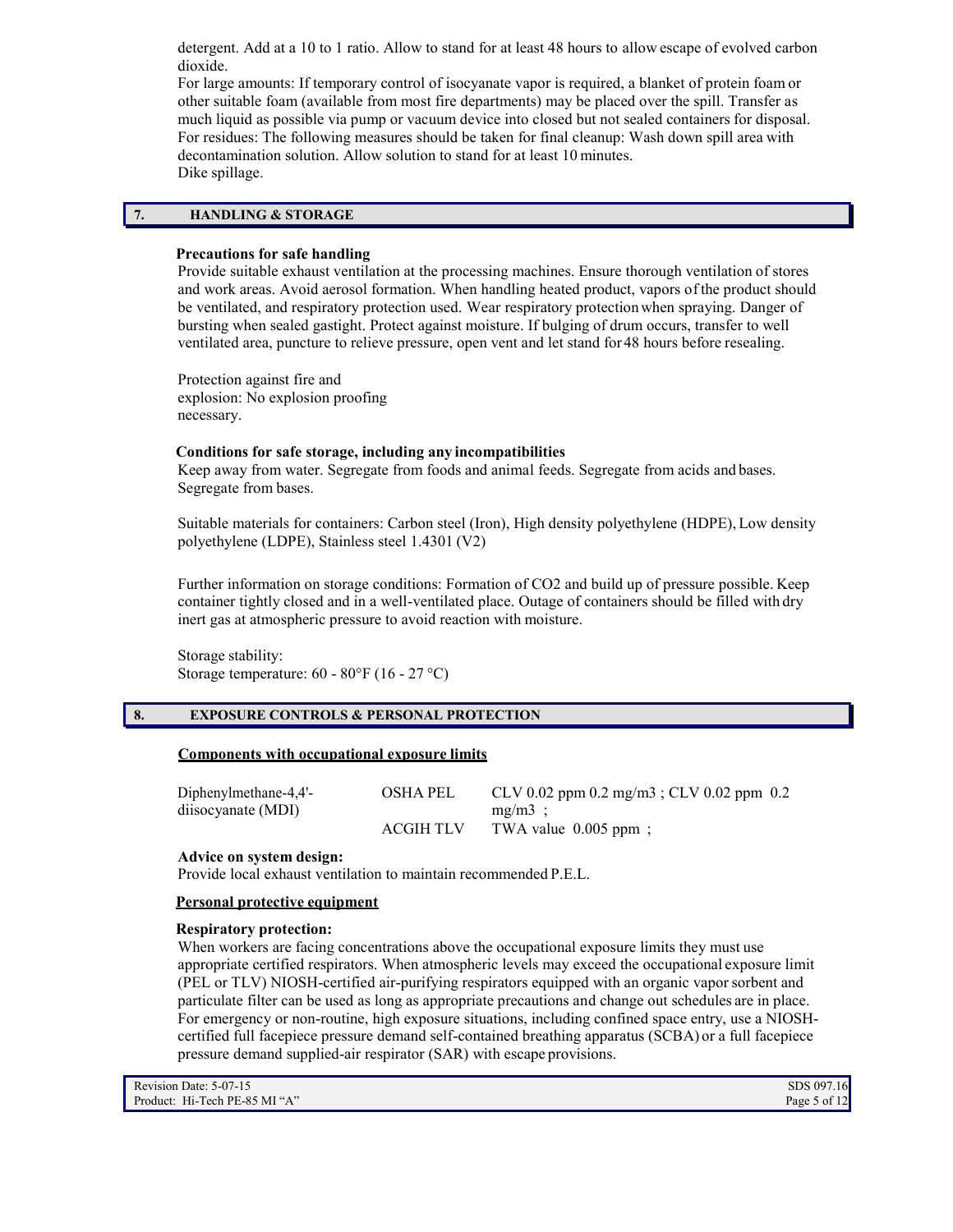# **Hand protection:**

Chemical resistant protective gloves should be worn to prevent all skin contact., Suitable materials may include, chloroprene rubber (Neoprene), nitrile rubber (Buna N), chlorinated polyethylene, polyvinylchloride (Pylox), butyl rubber, depending upon conditions of use.

# **Eye protection:**

Tightly fitting safety goggles (chemical goggles). Wear face shield if splashing hazard exists.

# **Body protection:**

Cover as much of the exposed skin as possible to prevent all skin contact. Suitable materials may include, saran-coated material, depending upon conditions of use.

# **General safety and hygiene measures:**

**9. PHYSICAL / CHEMICAL PROPERTIES**

Wear protective clothing as necessary to prevent contact. Eye wash fountains and safety showers must be easily accessible. Observe the appropriate PEL or TLV value. Wash soiled clothing immediately. Contaminated equipment or clothing should be cleaned after each use or disposed of.

| Form:                                                   | liquid                                                             |                                                                                                                                                |
|---------------------------------------------------------|--------------------------------------------------------------------|------------------------------------------------------------------------------------------------------------------------------------------------|
| Odor:                                                   | mild                                                               |                                                                                                                                                |
| Odor threshold:                                         |                                                                    | not applicable                                                                                                                                 |
| Color:                                                  | yellow, clear                                                      |                                                                                                                                                |
| pH value:                                               |                                                                    | not applicable                                                                                                                                 |
| Freezing point:                                         | 77°F (25.00 °C)                                                    |                                                                                                                                                |
| Boiling point:                                          | 392°F (200.00 °C)                                                  | $(5.000000 \text{ mmHg})$                                                                                                                      |
| Sublimation point:                                      |                                                                    | No applicable information available.                                                                                                           |
| <b>Flash Point</b><br>Flammability:                     | $>392$ °F ( $>200.00$ °C)<br>not flammable                         | (open cup)                                                                                                                                     |
| Lower explosion limit:                                  |                                                                    | For liquids not relevant for classification and<br>labelling. The lower explosion point may be<br>41 - 59°F (5 - 15 °C) below the flash point. |
| Upper explosion limit:                                  |                                                                    | For liquids not relevant for classification and<br>labelling.                                                                                  |
| Autoignition:                                           | >482°F (> 250 °C)                                                  |                                                                                                                                                |
| Vapor pressure:                                         | $0.00001$ mmHg                                                     | 77°F (25.00 °C)                                                                                                                                |
| Density:                                                | 9.1700 lb/USg                                                      | 77°F (25.00 °C)                                                                                                                                |
| Relative density:                                       |                                                                    | No applicable information available.                                                                                                           |
| Vapour density:                                         |                                                                    | not applicable                                                                                                                                 |
| Partitioning coefficient n-<br>octanol/water (log Pow): |                                                                    | not applicable                                                                                                                                 |
| Self-ignition                                           |                                                                    | Based on its structural properties the                                                                                                         |
| temperature:                                            |                                                                    | product is not classified as self-igniting.                                                                                                    |
| Thermal decomposition:                                  | No decomposition if stored and handled as<br>prescribed/indicated. |                                                                                                                                                |
| Viscosity, dynamic:                                     | 800.000 mPa.s                                                      | 77°F (25.00 °C)                                                                                                                                |
| Viscosity, kinematic:                                   |                                                                    | No applicable information available.                                                                                                           |
| Solubility in water:                                    |                                                                    | Reacts with water.                                                                                                                             |
| Miscibility with water:                                 |                                                                    | Reacts with water.                                                                                                                             |
| Solubility (quantitative):                              |                                                                    | No applicable information available.                                                                                                           |
| Solubility (qualitative):                               | No applicable information available.                               |                                                                                                                                                |
| Evaporation rate:                                       |                                                                    | Value can be approximated from Henry's<br>Law Constant or vapor pressure.                                                                      |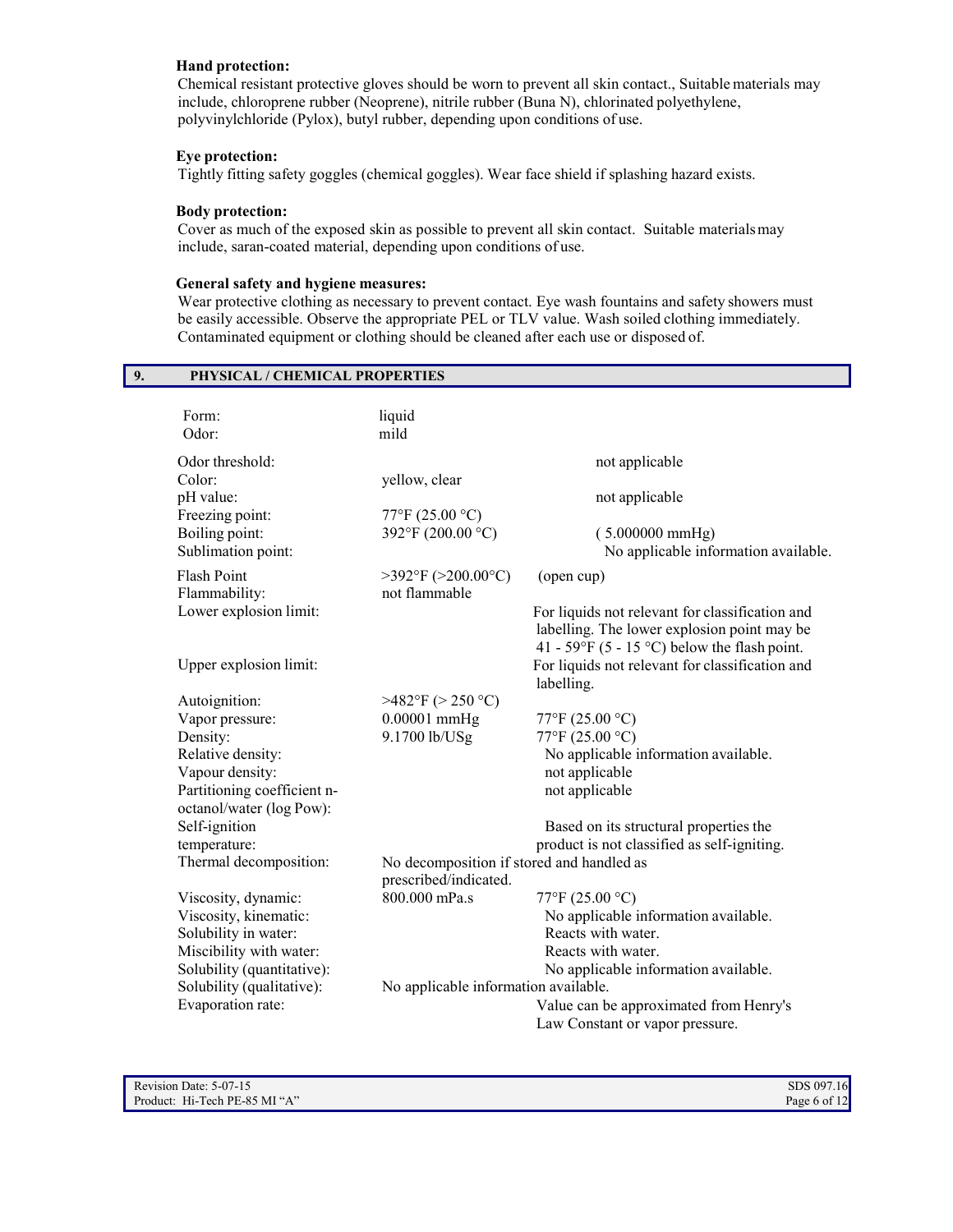# **10. STABILITY & REACTIVITY**

# **Reactivity**

Corrosion to metals: No corrosive effect on metal.

Oxidizing properties: Not an oxidizer.

## **Chemical stability**

The product is stable if stored and handled as prescribed/indicated.

## **Possibility of hazardous reactions**

Reacts with water, with formation of carbon dioxide. Risk of bursting. Reacts with alcohols. Reacts with acids. Reacts with alkalies. Reacts with amines. Risk of exothermic reaction. Risk of polymerization. Contact with certain rubbers and plastics can cause brittleness of the substance/product with subsequent loss in strength.

## **Conditions to avoid**

Avoid moisture.

## **Incompatible materials**

acids, amines, alcohols, water, Alkalines, strong bases, Substances/products that react with isocyanates.

## **Hazardous decomposition products**

Decomposition products: Hazardous decomposition products: carbon monoxide, carbon dioxide, nitrogen oxide, hydrogen cyanide, nitrogen oxides, aromatic isocyanates, gases/vapors

Thermal decomposition: No decomposition if stored and handled as prescribed/indicated.

# **11. TOXICOLOGICAL INFORMATION**

## **Primary routes of exposure**

Routes of entry for solids and liquids are ingestion and inhalation, but may include eye or skin contact. Routes of entry for gases include inhalation and eye contact. Skin contact may be a route of entry for liquefied gases.

# **Acute Toxicity/Effects**

Acute toxicity

Assessment of acute toxicity: Inhalation of vapors may cause irritation of the mucous membranes of the nose, throat or trachea, breathlessness, chest discomfort, difficult breathing and reduced pulmonary function. Inhalation exposure well above the PEL may result additionally in eye irritation, headache, chemical bronchitis, asthma-like findings or pulmonary edema. Isocyanates have also been reported to cause hypersensitivity pneumonitis, which is characterized by flu-like symptoms, the onset of which may be delayed.

Oral

| Revision Date: 5-07-15        | SDS 097.16       |
|-------------------------------|------------------|
| Product: Hi-Tech PE-85 MI "A" | Page $7$ of $12$ |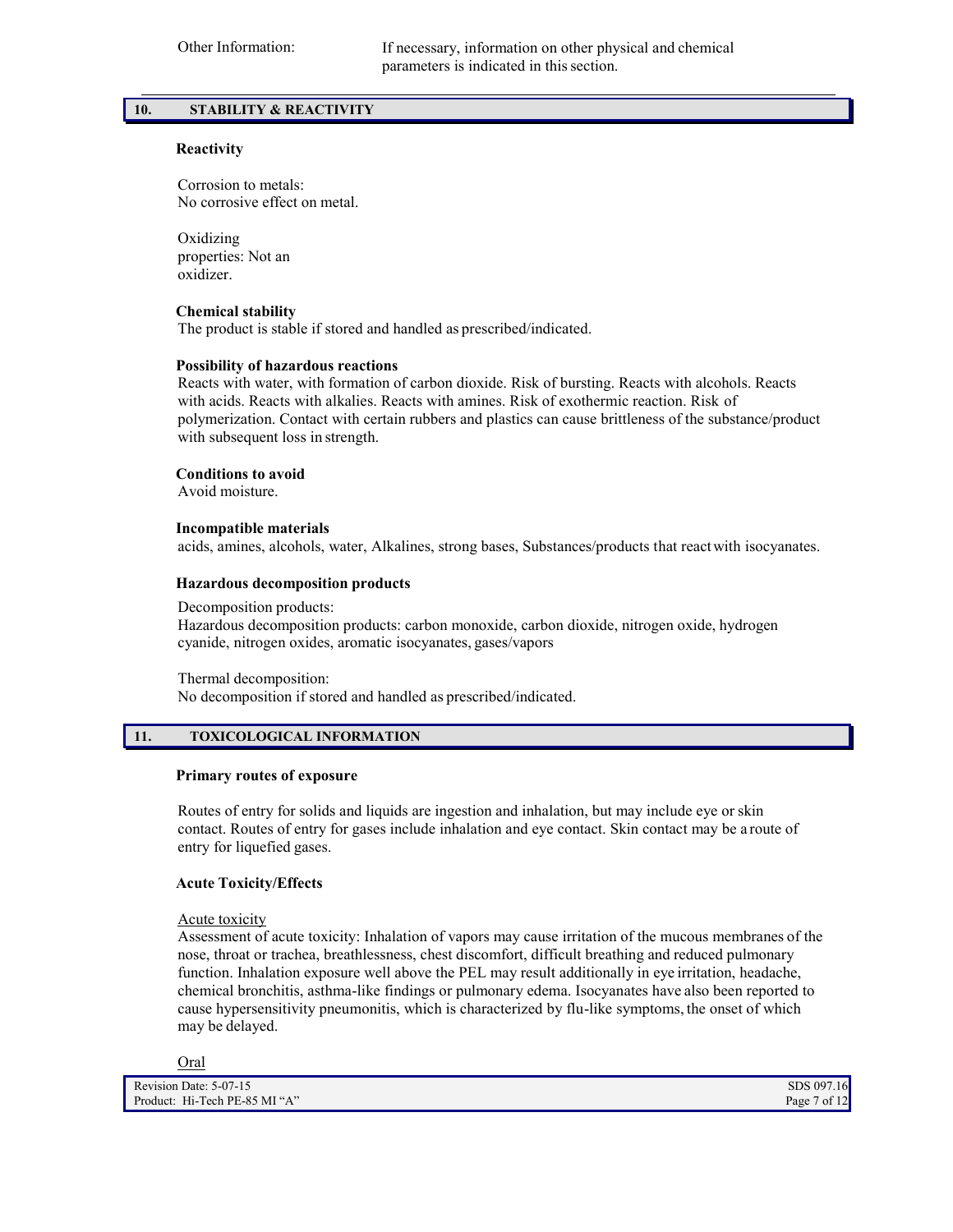*Information on: Diphenylmethane-4,4'-diisocyanate (MDI) Type of value: LD50 Species: rat (male/female) Value: > 2,000 mg/kg (Directive 84/449/EEC, B.1)* ----------------------------------

Inhalation Type of value: LC50 Species: rat (male/female) Value: 2.0 mg/l (OECD Guideline 403) An aerosol was tested.

## Dermal

*Information on: Diphenylmethane-4,4'-diisocyanate (MDI) Type of value: LD50 Species: rabbit (male/female) Value: > 9,400 mg/kg* ----------------------------------

Assessment other acute effects Assessment of STOT single: Causes temporary irritation of the respiratory tract.

#### Irritation / corrosion

Assessment of irritating effects: Irritating to eyes, respiratory system and skin. Skin contact may result in dermatitis, either irritative or allergic.

#### **Skin**

*Information on: Diphenylmethane-4,4'-diisocyanate (MDI) Species: rabbit Result: Irritating. Method: Draize test* ----------------------------------

### Eye

*Information on: Diphenylmethane-4,4'-diisocyanate (MDI) Species: rabbit Result: Irritating. Method: Draize test* ----------------------------------

## **Sensitization**

Assessment of sensitization: Sensitization after skin contact possible. The substance may cause sensitization of the respiratory tract. As a result of previous repeated overexposures or a single large dose, certain individuals will develop isocyanate sensitization (chemical asthma) which will cause them to react to a later exposure to isocyanate at levels well below the PEL/TLV. These symptoms, which include chest tightness, wheezing, cough, shortness of breath, or asthmatic attack, could be immediate or delayed up to several hours after exposure. Similar to many non-specific asthmatic responses, there are reports that once sensitized an individual can experience these symptoms upon exposure to dust, cold air, or other irritants. This increased lung sensitivity can persist for weeks and in severe cases for several years. Chronic overexposure to isocyanates has also been reported to cause lung damage, including a decrease in lung function, which may be permanent. Prolonged contact can cause reddening, swelling, rash, scaling, or blistering. In those who have developed a skin sensitization, these symptoms can develop as a result of contact with very small amounts of liquid material, or even as a result of vapour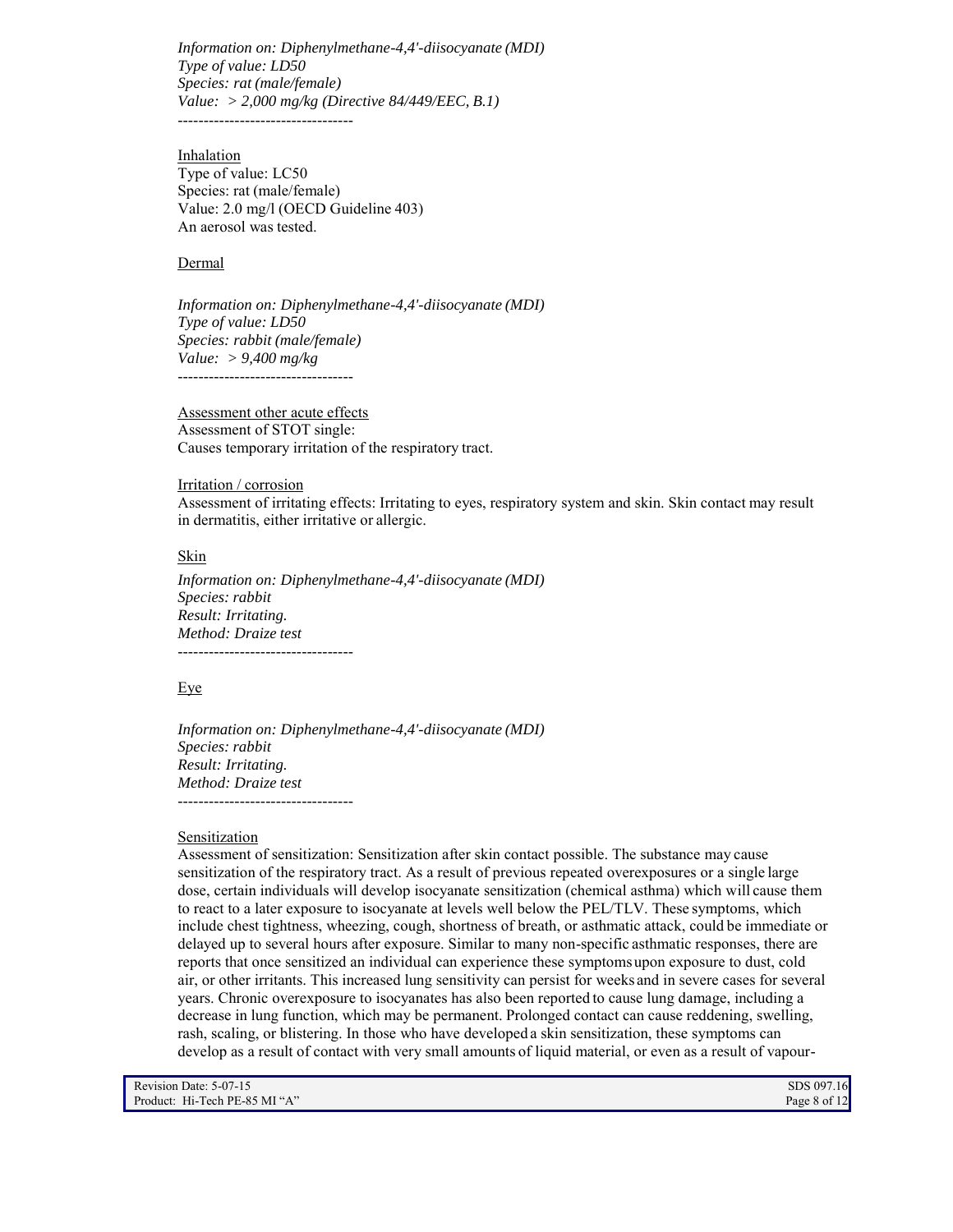only exposure. Animal tests indicate that skin contact may play a role in causing respiratory sensitization.

*Information on: Diphenylmethane-4,4'-diisocyanate (MDI) Buehler test Species: guinea pig Result: sensitizing*

*Mouse Local Lymph Node Assay (LLNA) Species: mouse Result: sensitizing Can cause skin sensitization*

*other*

*Species: guinea pig Result: sensitizing Studies in animals suggest that dermal exposure may lead to pulmonary sensitization. However, the relevance of this result for humans is unclear.* ----------------------------------

## **Chronic Toxicity/Effects**

#### Repeated dose toxicity

Assessment of repeated dose toxicity: The substance may cause damage to the olfactory epithelium after repeated inhalation. The substance may cause damage to the lung after repeated inhalation. These effects are not relevant to humans at occupational levels of exposure.

*Information on: Diphenylmethane-4,4'-diisocyanate (MDI) Experimental/calculated data: rat (Wistar) (male/female) Inhalation 2 yrs, 6 hr/day 0, 0.2, 1, 6 mg/m3 , olfactory epithelium*

*NOAEL: 0.2 mg/m3 LOAEL: 1 mg/m3*

*The substance may cause damage to the olfactory epithelium after repeated inhalation. These effects are not relevant to humans at occupational levels of exposure. Repeated inhalative uptake of the substance did not cause damage to the reproductive organs.*

----------------------------------

#### Genetic toxicity

Assessment of mutagenicity: The substance was mutagenic in various bacterial test systems; however, these results could not be confirmed in tests with mammals.

*Information on: Diphenylmethane-4,4'-diisocyanate (MDI) Genetic toxicity in vitro: OECD Guideline 471 Ames-test Salmonella typhimurium:with and without metabolic activation ambiguous*

----------------------------------

*Information on: Diphenylmethane-4,4'-diisocyanate (MDI) Genetic toxicity in vivo: OECD Guideline 474 Micronucleus assay rat (male) Inhalation negative No clastogenic effect reported.*

----------------------------------

**Carcinogenicity** 

Assessment of carcinogenicity: A carcinogenic potential cannot be excluded after prolonged exposure to severely irritating concentrations. These effects are not relevant to humans at occupational levels of exposure.

Experimental/calculated data: OECD Guideline 453 rat Inhalation 0, 0.2, 1, 6 mg/m3 Result: Lung tumors

Revision Date: 5-07-15 SDS 097.16<br>Product: Hi-Tech PE-85 MI "A" Page 9 of 12 Product: Hi-Tech PE-85 MI "A"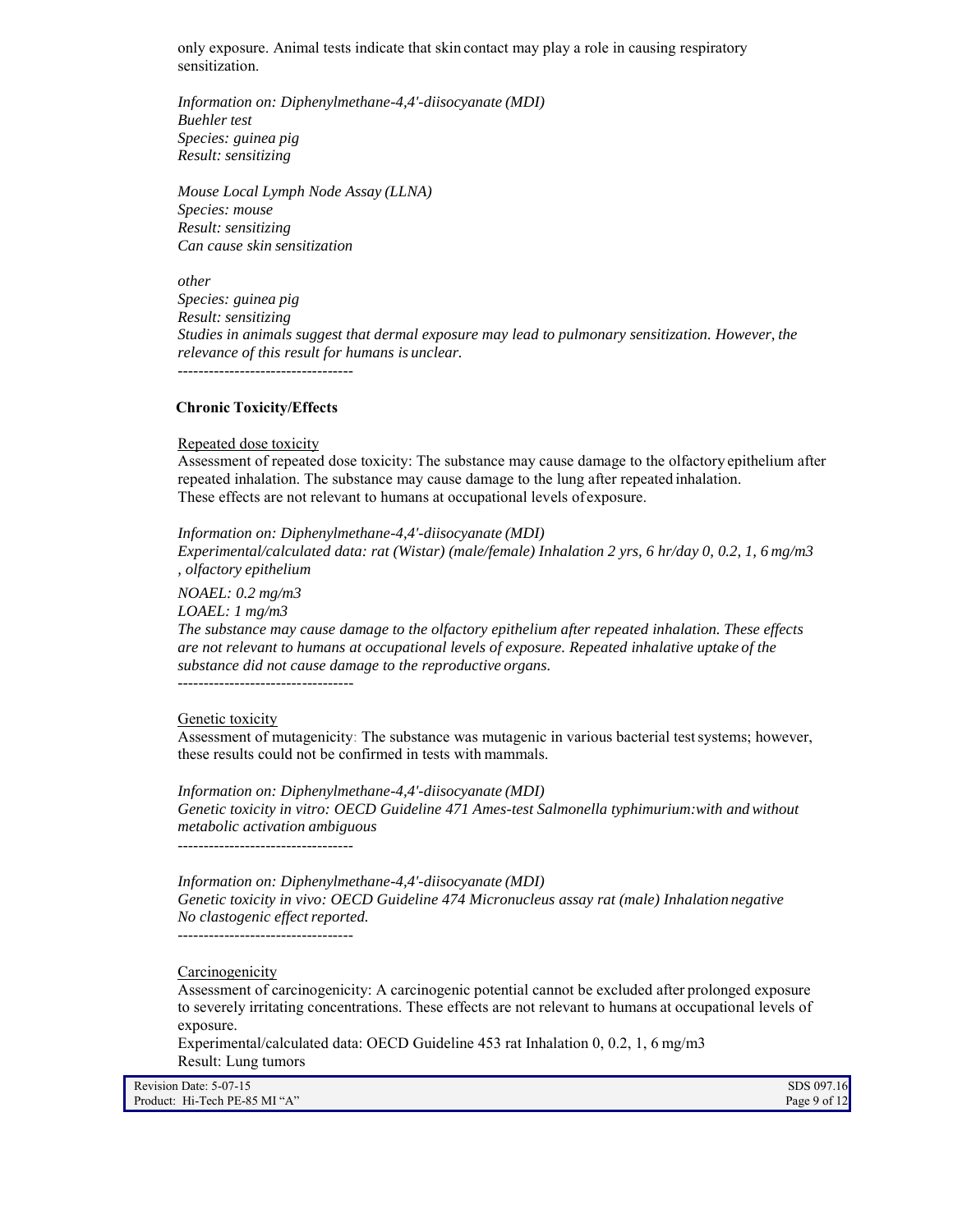# Reproductive toxicity

Assessment of reproduction toxicity: Repeated inhalative uptake of the substance did not cause damage to the reproductive organs.

# **Teratogenicity**

Assessment of teratogenicity: The substance did not cause malformations in animal studies; however, toxicity to development was observed at high doses that were toxic to the parental animals.

Development OECD Guideline 414 rat Inhalation 0, 1, 4, 12 mg/m3 NOAEL Mat.: 4 mg/m3 NOAEL Teratog.: 4 mg/m3 The substance did not cause malformations in animal studies; however, toxicity to development was observed at high doses that were toxic to the parental animals.

# **Symptoms of Exposure**

The most important known symptoms and effects are described in the labelling (see section 2) and/or in section 11., Eye irritation, skin irritation, allergic symptoms

# Medical conditions aggravated by overexposure

The isocyanate component is a respiratory sensitizer. It may cause allergic reaction leading to asthmalike spasms of the bronchial tubes and difficulty in breathing. Medical supervision of all employees who handle or come into contact with isocyanates is recommended. Contact may aggravate pulmonary disorders. Persons with history of respiratory disease or hypersensitivity should not be exposed to this product. Preemployment and periodic medical examinations with respiratory function tests (FEV, FVC as a minimum) are suggested. Persons with asthmatic conditions, chronic bronchitis, other chronic respiratory diseases, recurrent eczema or pulmonary sensitization should be excluded from working with isocyanates. Once a person is diagnosed as having pulmonary sensitization (allergic asthma) to isocyanates, further exposure is not recommended.

# **12. ECOLOGICAL INFORMATION**

# **Toxicity**

Aquatic toxicity

Assessment of aquatic toxicity:

There is a high probability that the product is not acutely harmful to aquatic organisms. The inhibition of the degradation activity of activated sludge is not anticipated when introduced to biological treatment plants in appropriate low concentrations. Based on long-term (chronic) toxicity study data, the product is very likely not harmful to aquatic organisms.

The product may hydrolyse. The test result may be partially due to degradation products. The product has not been tested. The statement has been derived from substances/products of a similar structure or composition.

Toxicity to fish LC0 (96 h) > 1,000 mg/l, Brachydanio rerio (OECD Guideline 203, static)

# Aquatic invertebrates

EC50 (24 h) > 1,000 mg/l, Daphnia magna (OECD Guideline 202, part 1, static)

# Aquatic plants

EC0 (72 h) 1,640 mg/l (growth rate), Scenedesmus subspicatus (OECD Guideline 201, static)

# **Microorganisms/Effect on activated sludge**

| Revision Date: 5-07-15        | SDS 097.16      |
|-------------------------------|-----------------|
| Product: Hi-Tech PE-85 MI "A" | Page 10 of $12$ |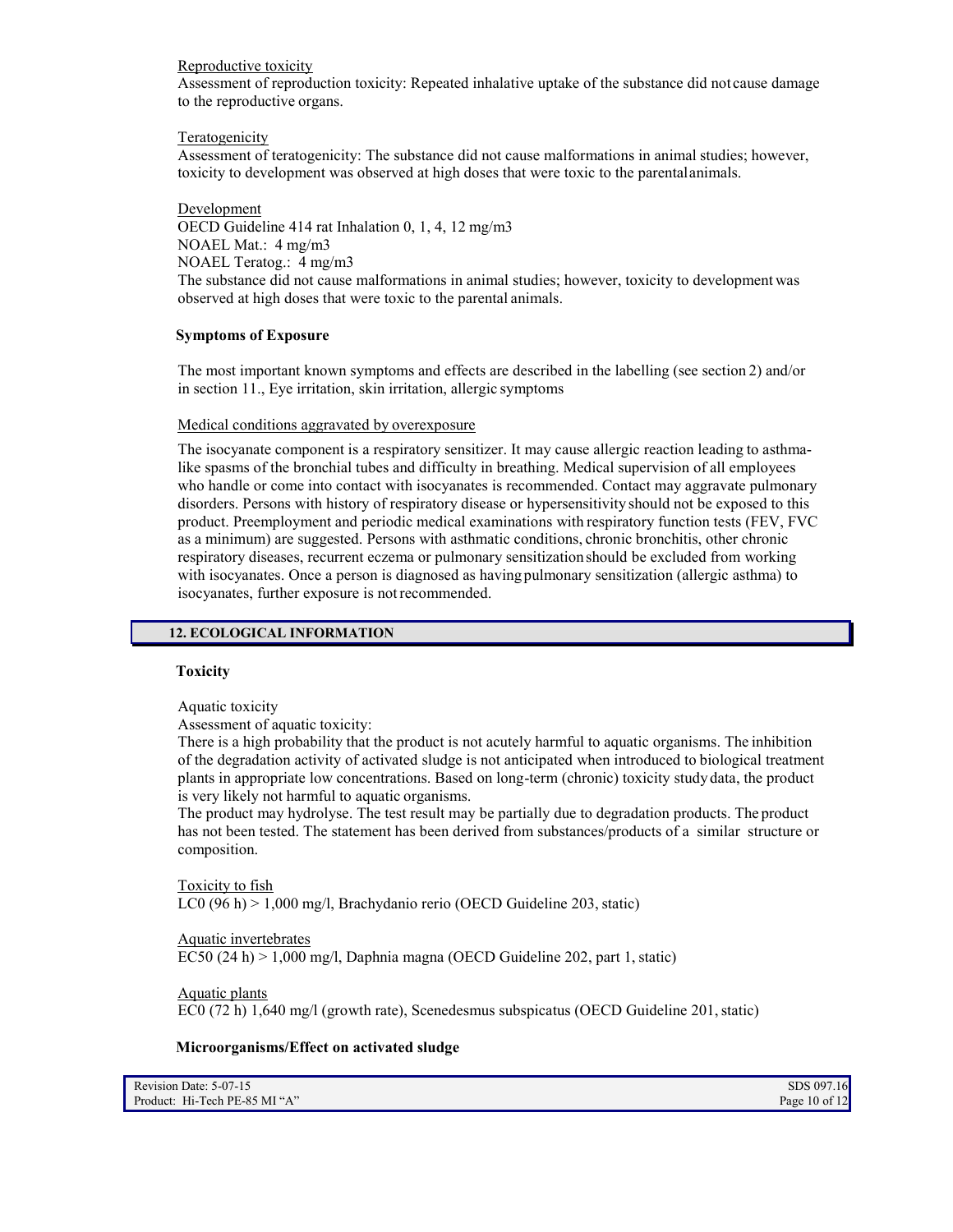# Toxicity to microorganisms OECD Guideline 209 aquatic aerobic bacteria from a domestic water treatment plant/EC50 (3 h):  $> 100$  mg/l

# **Persistence and degradability**

## Assessment biodegradation and elimination (H2O)

Poorly biodegradable. The product is unstable in water. The elimination data also refer to products of hydrolysis.

## Elimination information

0 % BOD of the ThOD (28 d) (OECD Guideline 302 C) (aerobic, activated sludge) Poorly biodegradable.

Assessment of stability in water In contact with water the substance will hydrolyse slowly.

Information on Stability in Water (Hydrolysis) t<sub>1</sub>/2 20 h (25 °C)

## **Bioaccumulative potential**

Assessment bioaccumulation potential Significant accumulation in organisms is not to be expected.

Bioaccumulation potential Bioconcentration factor: 200 (28 d), Cyprinus carpio (OECD Guideline 305 E)

#### **Mobility in soil**

Assessment transport between environmental compartments The substance will not evaporate into the atmosphere from the water surface. Adsorption to solid soil phase is not expected.

# **13. DISPOSAL CONSIDERATIONS**

### **Waste disposal of substance:**

Incinerate or dispose of in a licensed facility. Do not discharge substance/product into sewer system.

### **Container disposal:**

DRUMS:

Steel drums must be emptied and can be sent to a licensed drum reconditioner for reuse, a scrap metal dealer or an approved landfill. Do not attempt to refill or clean containers since residue is difficult to remove. Under no circumstances should empty drums be burned or cut open with gas or electric torch as toxic decomposition products may be liberated. Do not reuse empty containers.

# **14. TRANSPORTATION INFORMATION**

**Land Transport:**

Not classified as a dangerous good under transport regulations

**Sea Transport:**

Not classified as a dangerous good under transport regulations

#### **Air Transport:**

| Revision Date: 5-07-15        | SDS 097.16      |
|-------------------------------|-----------------|
| Product: Hi-Tech PE-85 MI "A" | Page 11 of $12$ |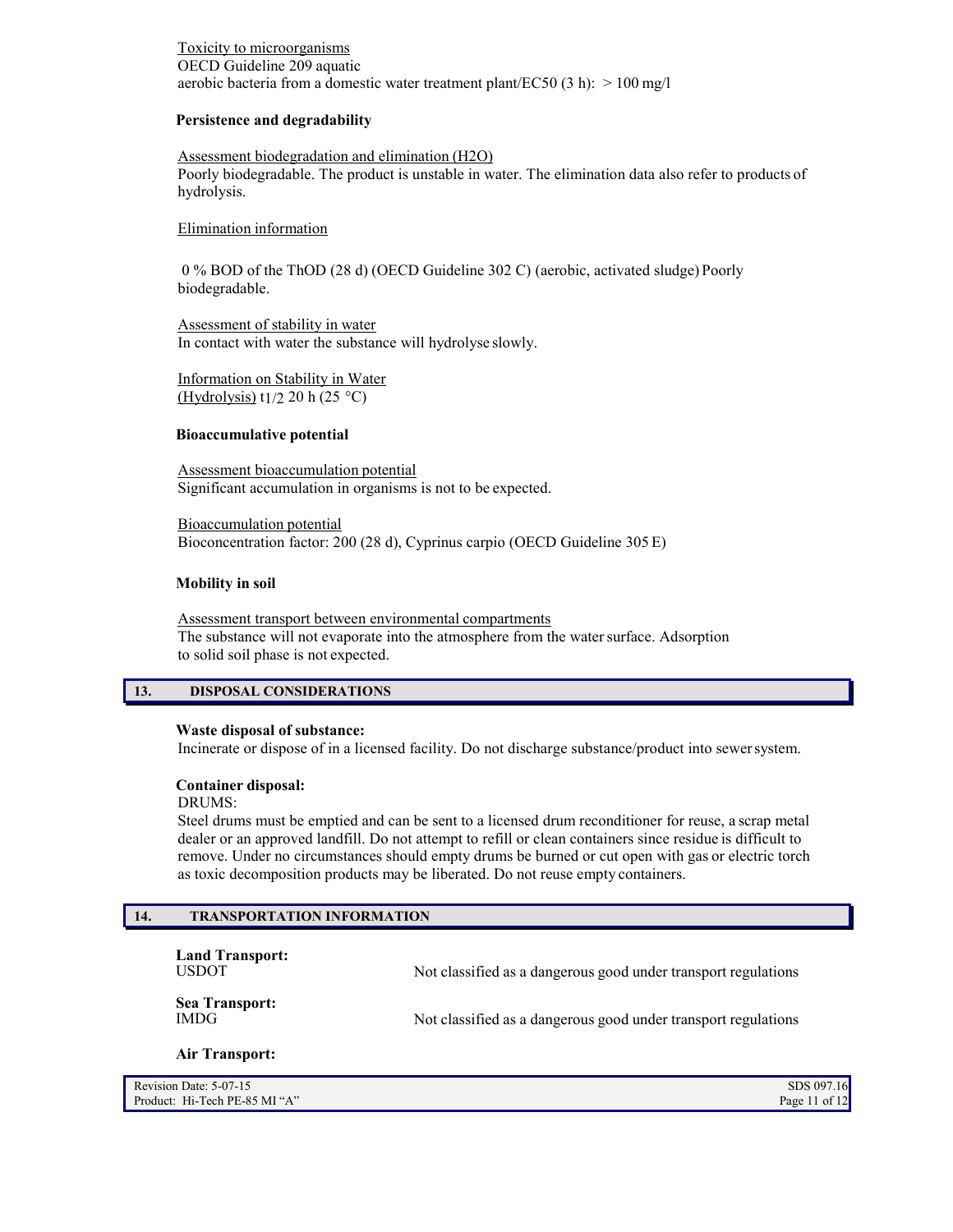# **Further information**

DOT: This product is regulated if the amount in a single receptacle exceeds the Reportable Quantity (RQ). Please refer to Section 15 of this MSDS for the RQ for this product.

# **15. REGULATORY INFORMATION**

# **Federal Regulations**

| <b>Registration status:</b> |          |                   |
|-----------------------------|----------|-------------------|
| Chemical                    | TSCA, US | released / listed |
|                             |          |                   |

|                                              | EPCRA 311/312 (Hazard categories): | Acute; Chronic                          |
|----------------------------------------------|------------------------------------|-----------------------------------------|
| <b>EPCRA 313:</b>                            |                                    |                                         |
| <b>CAS Number</b>                            | <b>Chemical name</b>               |                                         |
| 101-68-8                                     |                                    | Diphenylmethane-4,4'-diisocyanate (MDI) |
| <b>CERCLA RO</b>                             | <b>CAS Number</b>                  | <b>Chemical name</b>                    |
| 5000 LBS                                     | $101 - 68 - 6$                     | Diphenylmethane-4,4'-diisocyanate (MDI) |
| <b>State regulations</b><br><b>State RTK</b> | <b>CAS Number</b>                  | <b>Chemical name</b>                    |
| MA, NJ, PA                                   | $101 - 68 - 8$                     | Diphenylmethane-4,4'-diisocyanate (MDI) |
| NJ                                           | 26447-40-5                         | Methylenediphenyl diisocyanate          |
| <b>NFPA Hazard codes:</b>                    |                                    |                                         |
| Health $: 2$                                 | Fire: 1                            | Special:<br>Reactivity: 1               |

**HMIS III rating:** 

Health : 2¤ Flammability: 1 Physical Hazard: 1

# **16. OTHER INFORMATION**

**SDS Prepared by:** Technical Services

IMPORTANT: WHILE THE DESCRIPTIONS, DESIGNS, DATA AND INFORMATION CONTAINED HEREIN ARE PRESENTED IN GOOD FAITH AND BELIEVED TO BE ACCURATE , IT IS PROVIDED FOR YOUR GUIDANCE ONLY. BECAUSE MANY FACTORS MAY AFFECT PROCESSING OR APPLICATION/USE, WE RECOMMEND THAT YOU MAKE TESTS TO DETERMINE THE SUITABILITY OF A PRODUCT FOR YOUR PARTICULAR PURPOSE PRIOR TO USE. NO WARRANTIES OF ANY KIND, EITHER EXPRESSED OR IMPLIED, INCLUDING WARRANTIES OF MERCHANTABILITY OR FITNESS FOR A PARTICULAR PURPOSE, ARE MADE REGARDING PRODUCTS DESCRIBED OR DESIGNS, DATA OR INFORMATION SET FORTH, OR THAT THE PRODUCTS, DESIGNS, DATA OR INFORMATION MAY BE USED WITHOUT INFRINGING THE INTELLECTUAL PROPERTY RIGHTS OF OTHERS. IN NO CASE SHALL THE DESCRIPTIONS, INFORMATION, DATA OR DESIGNS PROVIDED BE CONSIDERED A PART OF OUR TERMS AND CONDITIONS OF SALE. FURTHER, YOU EXPRESSLY UNDERSTAND AND AGREE THAT THE DESCRIPTIONS, DESIGNS, DATA, AND INFORMATION FURNISHED BY OUR COMPANY HEREUNDER ARE GIVEN GRATIS AND WE ASSUME NO OBLIGATION OR LIABILITY FOR THE DESCRIPTION, DESIGNS, DATA AND INFORMATION GIVEN OR RESULTS OBTAINED, ALL SUCH BEING GIVEN AND ACCEPTED AT YOUR RISK. END OF DATA SHEET

| Revision Date: 5-07-15        | SDS 097.16    |
|-------------------------------|---------------|
| Product: Hi-Tech PE-85 MI "A" | Page 12 of 12 |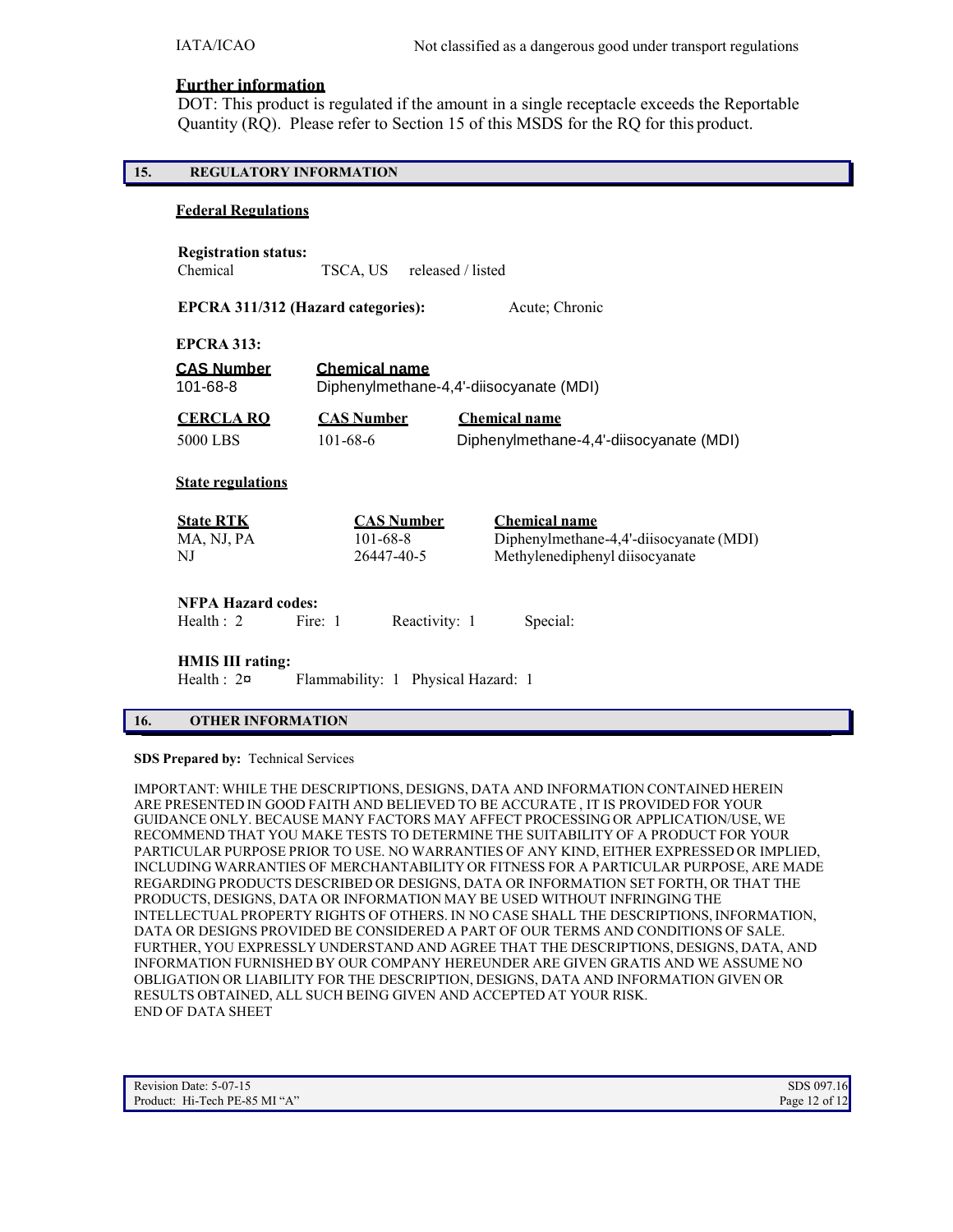# **SAFETY DATA SHEET**

**Hi-Tech PE-85 MI "B"** Revised February 27, 2015

# **1. PRODUCT & IDENTIFICATION**

# **Recommended use of the chemical and restriction on use**

Recommended use: Polyurea component industrial chemicals Suitable for use in industrial sector: Polymers industry; chemical industry

**Company Progressive Fastening Systems Phone: (909) 945-5530<br>
1190 N. Del Rio Pl. Phone: (909) 945-3009<br>
Phone: (909) 945-3009 Ontario, CA 91764 [www.hitechpolyurea.com](http://www.hitechpolyurea.com/)** 

**1190 N. Del Rio Pl. Fax: (909) 945-3009**

**Emergency Telephone Number: Call CHEMTREC Day or Night, Within USA or Canada 1-800-424-9300 Outside USA or Canada: Call 1-703-527-3887 (collect calls accepted) Use only for hazardous materials (or dangerous goods) incident - spill, leak, fire, exposure, or accident.** 

Chemical Family: Resin<br>Synonyms: Polyu Polyurea System Resin Component

# **2. HAZARDS IDENTIFICATION**

# **According to Regulation 2012 OSHA Hazard Communication Standard; 29 CFR Part 1910.1200**

## **Classification of the product**

| Eye Dam./Irrit. | 2A | Serious eye damage/eye irritation                  |
|-----------------|----|----------------------------------------------------|
| <b>STOT RE</b>  |    | Specific target organ toxicity – repeated exposure |
| Aquatic Acute   |    | Hazardous to the aquatic environment - acute       |
| Aquatic Chronic |    | Hazardous to the aquatic environment - chronic     |

## **Label elements (Emergency overview)**



Signal Word: Warning

| Hazard Statement:                      |                                                                                                                                     |             |
|----------------------------------------|-------------------------------------------------------------------------------------------------------------------------------------|-------------|
| H319                                   | Causes serious eye irritation.                                                                                                      |             |
| H373                                   | May cause damage to organs (Pancreas) through prolongedor repeated exposure<br>(oral).                                              |             |
| H401                                   | Toxic to aquatic life.                                                                                                              |             |
| H411                                   | Toxic to aquatic life with long lasting effects.                                                                                    |             |
| Precautionary Statements (Prevention): |                                                                                                                                     |             |
| P <sub>273</sub>                       | Avoid release to the environment.                                                                                                   |             |
| P <sub>280</sub>                       | Wear eye/face protection.                                                                                                           |             |
| P <sub>260</sub>                       | Do not breathe dust/gas/mist/vapors.                                                                                                |             |
| P <sub>264</sub>                       | Wash with plenty of water and soap thoroughly after handling.                                                                       |             |
| Precautionary Statements (Response):   |                                                                                                                                     |             |
| $P305 + P351 + P338$                   | IF IN EYES: Rinse cautiously with water for several minutes. Remove contact lenses, if<br>present and easy to do. Continue rinsing. |             |
| P314                                   | Get medical advice/attention if you feel unwell.                                                                                    |             |
| P391                                   | Collect spillage.                                                                                                                   |             |
| Revision Date: 2-27-15                 |                                                                                                                                     | SDS 016.16  |
| Product: Hi-Tech PE-85 MI "B"          |                                                                                                                                     | Page 1 of 7 |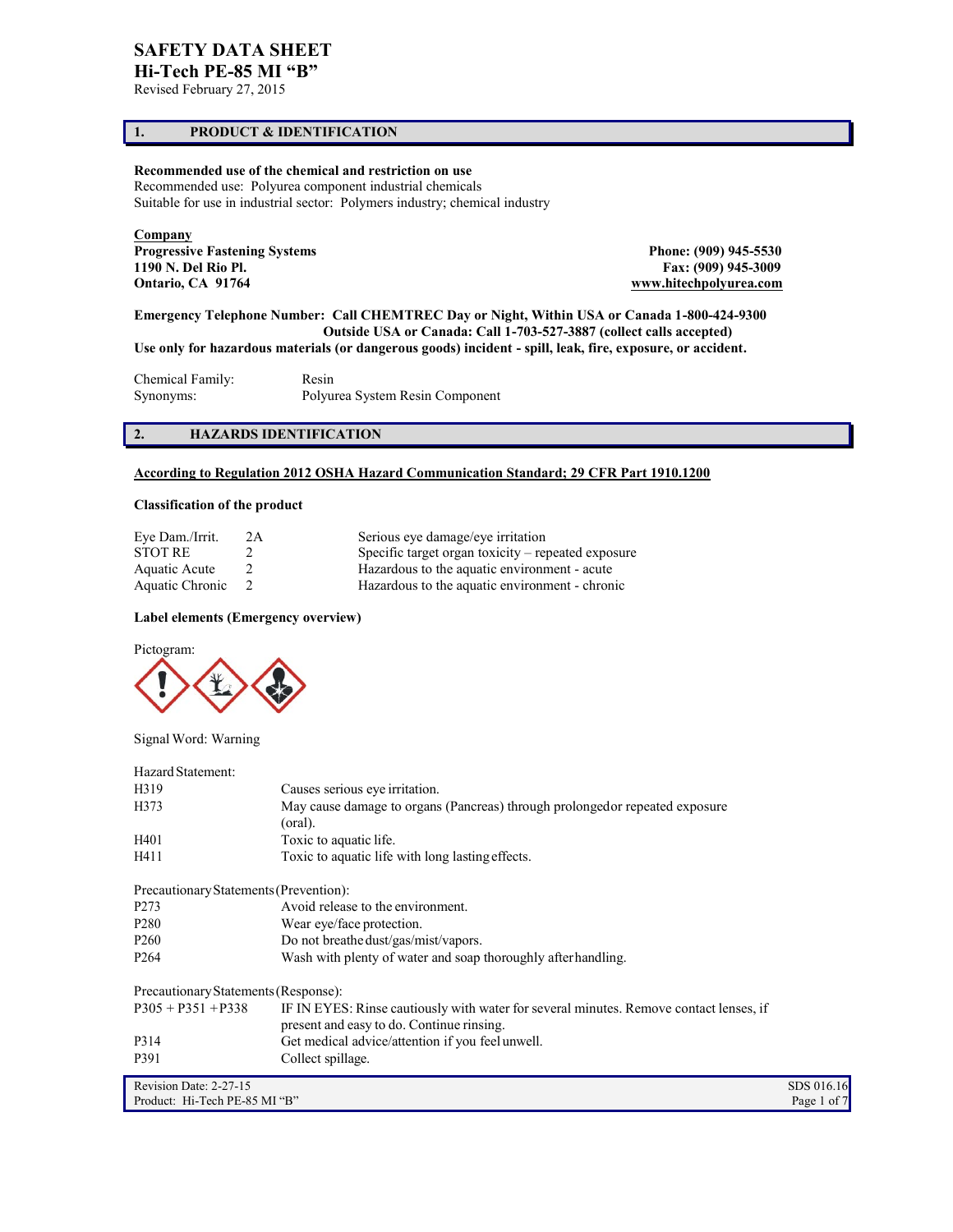#### P337 + P311 If eye irritation persists: Call a POISON CENTER or doctor/physician.

Precautionary Statements (Disposal): P501 Dispose of contents/container to hazardous or special waste collection point.

#### **Hazards not otherwise classified**

No specific dangers known, if the regulations/notes for storage and handling are considered.

#### **Emergency overview**

#### **According to Regulation 1994 OSHA Hazard Communication Standard; 29 CFR Part 1910.1200**

CAUTION: Causes serious eye irritation. CONTAINS MATERIAL WHICH CAN CAUSE PANCREAS DAMAGE.

#### **3. COMPOSITION / INFORMATION ON INGREDIENTS**

#### **According to Regulation 2012 OSHA Hazard Communication Standard; 29 CFR Part 1910.1200**

| CAS NUMBER | Content (W/W)      | <b>Chemical Name</b>                    |
|------------|--------------------|-----------------------------------------|
| 102-60-3   | $>=10.0 - 15.0\%$  | <b>Tetrahydroxypropylethylendiamine</b> |
| 68479-98-1 | $\ge$ =3.0 - <5.0% | diethylmethylbenzenediamine             |
|            | $<93.0\%$          | Polvol                                  |
|            | $< 5.0 \%$         | <b>Drying Agent</b>                     |

#### **According to Regulation 1994 OSHA Hazard Communication Standard; 29 CFR Part 1910.1200**

| <b>CAS NUMBER</b><br>$102 - 60 - 3$ | <b>Content (W/W)</b><br>$\leq 15.0\%$ | <b>Chemical Name</b><br><b>Tetrahydroxypropylethylendiamine</b> |
|-------------------------------------|---------------------------------------|-----------------------------------------------------------------|
| 25265-71-8                          | $<$ 10.0%                             | dipropylene glycol                                              |
| 68479-98-1                          | $< 5.0\%$                             | diethylmethylbenzenediamine                                     |

# *4. FIRST AID MEASURES*

### **Description of first aid measures**

**General advice:** Remove contaminated clothing.

**If inhaled:** Keep patient calm, remove to fresh air, seek medical attention.

**If on skin:** Wash thoroughly with soap and water.

**If in eyes:** In case of contact with the eyes, rinse immediately for at least 15 minutes with plenty of water with eyelids open, consult an eye specialist.

**If swallowed:** Rinse mouth and then drink 200 – 300 ml of water, seek medical attention.

#### **Most important symptoms and effects, both acute and delayed**

Symptoms: The most important known symptoms and effects are described in the labelling (see section 2) and/or in section 11.

Hazards: No hazards anticipated.

#### **Indication of any immediate medical attention and special treatment needed**

# **Note to physician**

Treat according to symptoms (decontamination, vital functions), no known specific antidote.

#### **5. FIRE-FIGHTING MEASURES**

#### **Extinguishing media**

| Revision Date: 2-27-15        | SDS 016.16  |
|-------------------------------|-------------|
| Product: Hi-Tech PE-85 MI "B" | Page 2 of 7 |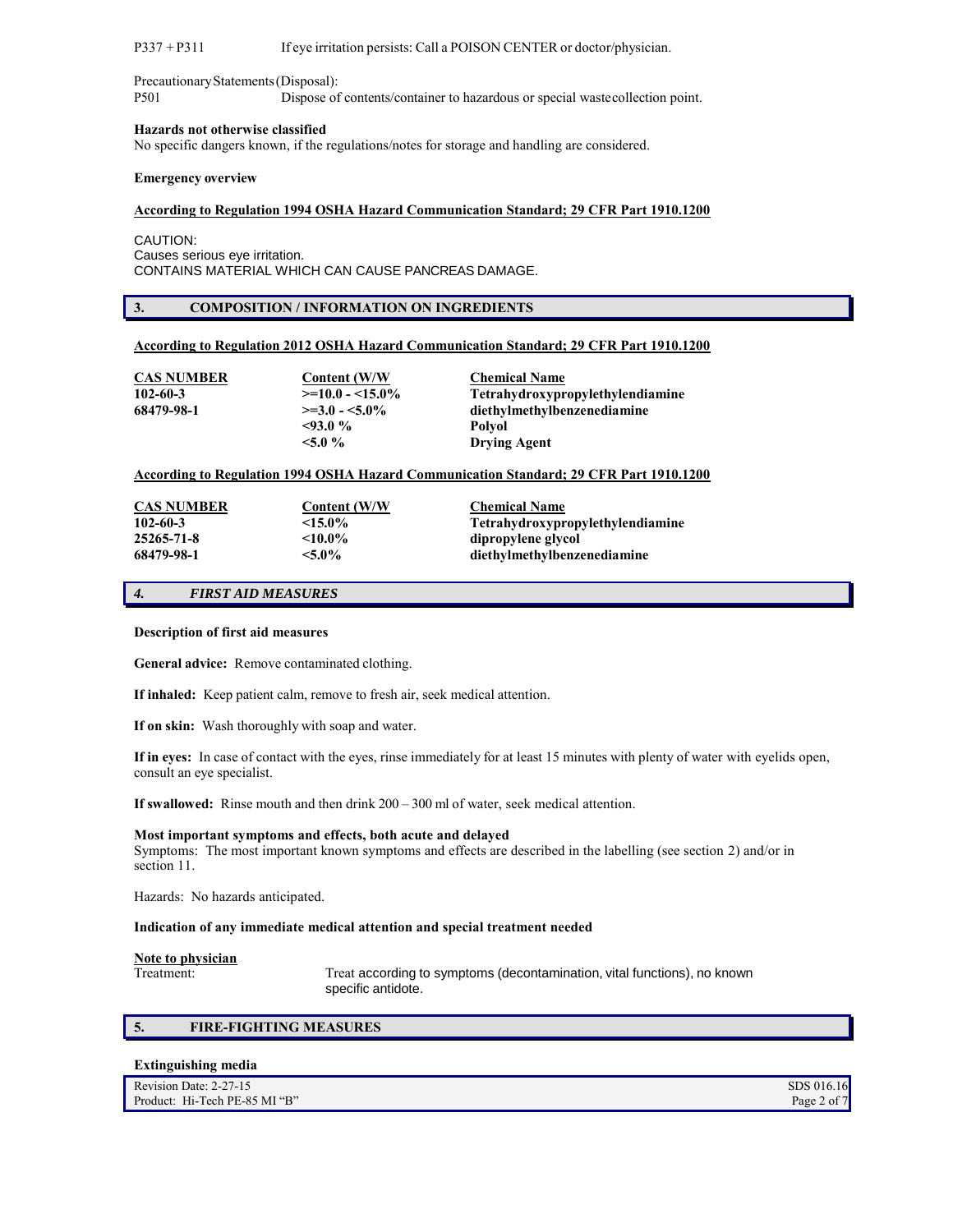#### **Suitable extinguishing media:**

water spray, dry powder, carbon dioxide, foam

#### **Special hazards arising from the substance or mixture:**

Hazards during fire-fighting: No particular hazards known.

#### **Advice for fire-fighters**

Protective equipment for fire-fighting: Firefighters should be equipped with self-contained breathing apparatus and turn-out gear.

#### **Further information**

Dispose of fire debris and contaminated extinguishing water in accordance with official regulations.

## **6. ACCIDENTAL RELEASE MEASURES**

### Further accidental release measures:

High risk of slipping due to leakage/spillage of product.

#### **Personal precautions, protective equipment and emergency procedures**

Use personal protective clothing.

#### **Environmental precautions**

Do not empty into drains. Do not discharge into the subsoil/soil.

#### **Methods and material for containment and cleaning up**

Spills should be contained, solidified, and placed in suitable containers for disposal.

# **7. HANDLING & STORAGE**

#### **Precautions for safe handling**

Ensure thorough ventilation of stores and work areas. Protect against moisture.

Protection against fire and explosion: No explosion proofing necessary.

#### **Conditions for safe storage, including any incompatibilities**

Segregate from foods and animal feeds. Segregate from acids. Segregate from oxidants.

Suitable materials for containers: carbon steel (iron), High density polyethylene (HDPE), Low density polyethylene (LDPE, Stainless steel 1.4301 (V2)

Further information on storage conditions: No special precautions necessary. Avoid extreme heat. Store protected against freezing.

#### **Storage stability:**

Storage temperature: 60 - 80°F (16 - 27 °C)

# **8. EXPOSURE CONTROLS & PERSONAL PROTECTION**

#### **Advice on system design:**

Provide local exhaust ventilation to control vapors/mists.

#### **Personal protective equipment**

#### **Respiratory protection:**

Wear a NIOSH-certified (or equivalent) organic vapor/particulate respirator as needed.

**Hand protection:** Chemical resistant protective gloves

**Eye protection:** Wear face shield or tightly fitting safety goggles (chemical goggles) if splashing hazard exists.

**Body protection:** Standard work clothes and shoes.

| Revision Date: 2-27-15        | SDS 016.16  |
|-------------------------------|-------------|
| Product: Hi-Tech PE-85 MI "B" | Page 3 of 7 |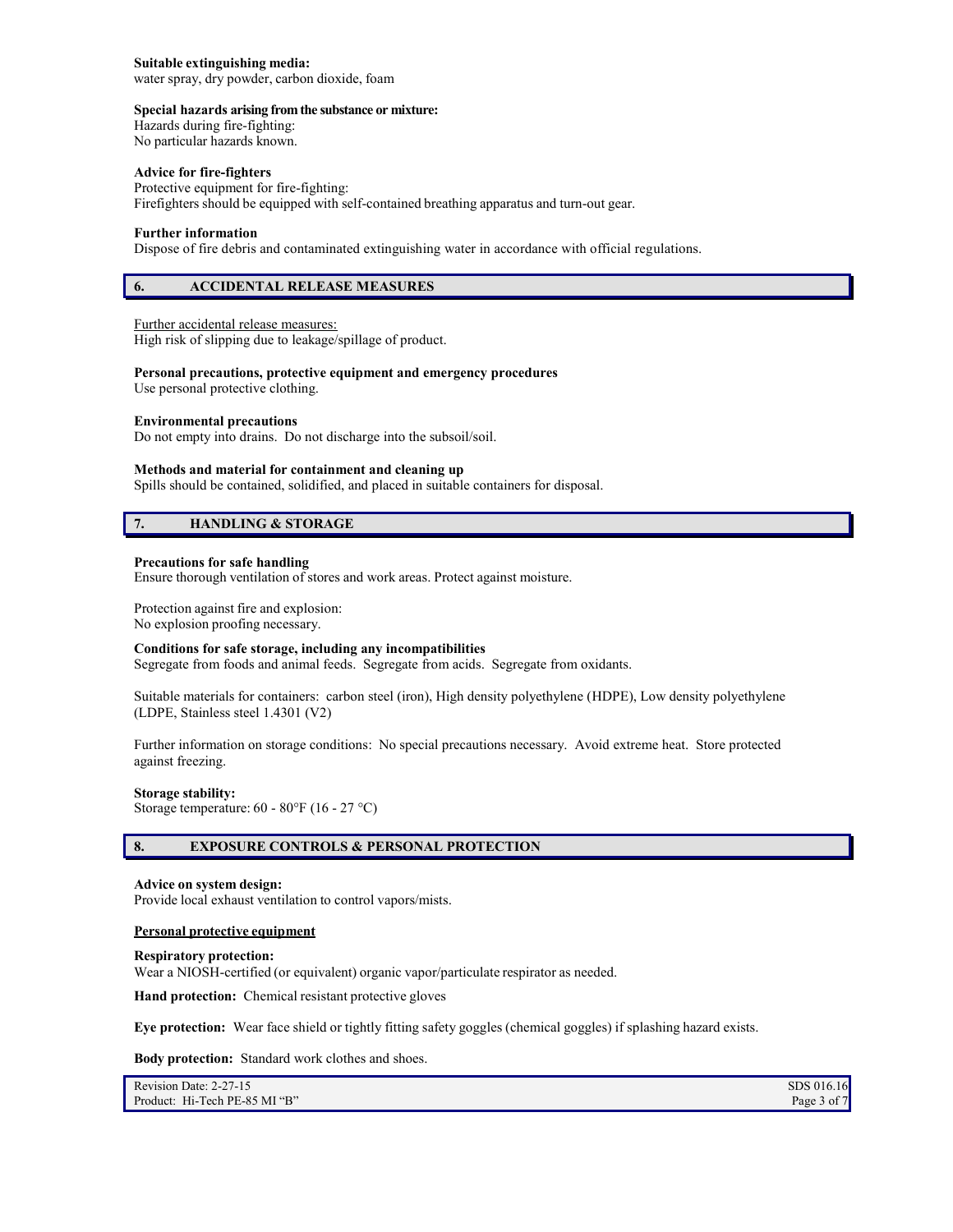## **General safety and hygiene measures:**

Avoid contact with skin. Handle in accordance with good industrial hygiene and safety practice. Wear protective clothing as necessary to prevent contact. Avoid inhalation of vapors/mists. Wash soiled clothing immediately.

# **9. PHYSICAL / CHEMICAL PROPERTIES**

| Form:<br>Odor:<br>Odor threshold:<br>Color:<br>pH value: | liquid<br>slight odor<br>no data available<br>clear to slightly cloudy<br>7.0 |                                                                                                                                                              |
|----------------------------------------------------------|-------------------------------------------------------------------------------|--------------------------------------------------------------------------------------------------------------------------------------------------------------|
| Freezing point:                                          | 68°F (20.00 °C)                                                               |                                                                                                                                                              |
| Boiling point:                                           | 392°F (200.00 °C)                                                             |                                                                                                                                                              |
| Sublimation point:                                       |                                                                               | No applicable information provided                                                                                                                           |
| Flash point:                                             | $>201$ °F (94.00°C)                                                           | (closed cup)                                                                                                                                                 |
| Flammability                                             | not flammable                                                                 |                                                                                                                                                              |
| Lower explosion limit:                                   |                                                                               | For liquids not relevant for classification and labeling. The<br>lower explosion point may be $41 - 59^{\circ}F (5 - 15^{\circ}C)$ below<br>the flash point. |
| Upper explosion limit:                                   |                                                                               | For liquids not relevant for classification and labeling.                                                                                                    |
| Autoignition:                                            | $>482$ °F (250.00°C)                                                          |                                                                                                                                                              |
| Vapor pressure:                                          | $0.01$ mmHg                                                                   | 77°F (25.00°C)                                                                                                                                               |
| Density:                                                 | 8.5700 lb/USg                                                                 | 77°F (25.00°C)                                                                                                                                               |
| Relative density:                                        |                                                                               | no applicable<br>information                                                                                                                                 |
| Vapor density:                                           |                                                                               | not applicable                                                                                                                                               |
| Partitioning coefficient n-<br>octanol/water (log Pow):  |                                                                               | not applicable                                                                                                                                               |
| Self-ignition temperature:                               |                                                                               | Not self-igniting.                                                                                                                                           |
| Thermal decomposition:                                   |                                                                               | No decomposition if stored and handled as prescribed/indicated.                                                                                              |
| Viscosity, dynamic:                                      | 800.000 mPa.s (cps)                                                           | 77°F (25.00°C)                                                                                                                                               |
| Viscosity, kinematic:                                    |                                                                               | no applicable information available                                                                                                                          |
| Solubility in water:<br>Solubility in other solvents:    |                                                                               | Slightly soluble.                                                                                                                                            |
| Solubility (qualitative):                                |                                                                               | no applicable information available                                                                                                                          |
| Evaporation rate:                                        |                                                                               | Value can be approximated from Henry's                                                                                                                       |
|                                                          |                                                                               | Law Constant or vapor pressure                                                                                                                               |
| Other Information:                                       | parameters is indicated in this section.                                      | If necessary, information on other physical and chemical                                                                                                     |
|                                                          |                                                                               |                                                                                                                                                              |

# **10. STABILITY & REACTIVITY**

## **Reactivity**

Additional information: No hazardous reactions if stored and handled as prescribed/indicated.

Corrosion to metals: No corrosive effect on metal.

Oxidizing properties: Not an oxidizer.

# **Chemical stability**

The product is stable if stored and handled as prescribed/indicated.

#### **Possibility of hazardous reactions**

Hazardous reactions: No hazardous reactions if stored and handled as prescribed/indicated

### **Conditions to avoid**

| Revision Date: 2-27-15        | SDS 016.16  |
|-------------------------------|-------------|
| Product: Hi-Tech PE-85 MI "B" | Page 4 of 7 |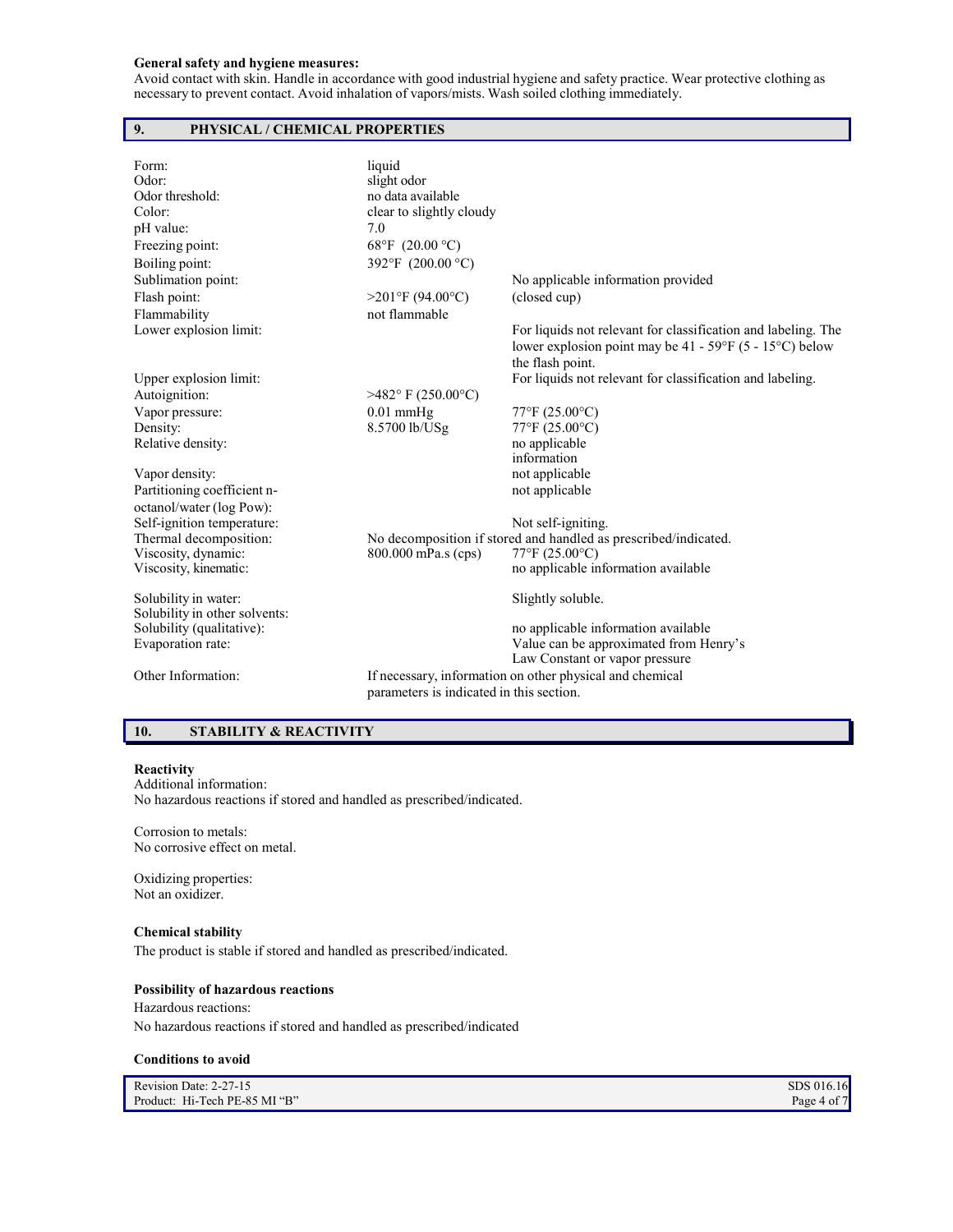Conditions to avoid: Temperature:  $\langle 32^{\circ} \text{F } (\langle 0.00^{\circ} \text{C} )$ 

## **Incompatible materials**

Substances to avoid: Acids, oxidizing agents, isocyanates

#### **Hazardous decomposition products**

Decomposition products:

Hazardous decomposition products: carbon monoxide, carbon dioxide, nitrogen oxide, hydrogen cyanide

Thermal decomposition:

No decomposition if stored and handled as prescribed/indicated.

# **11. TOXICOLOGICAL INFORMATION**

### **Primary routes of exposure**

Routes of entry for solids and liquids are ingestion and inhalation, but may include eye or skin contact. Routes of entry for gases include inhalation and eye contact. Skin contact may be a route of entry for liquified gases.

#### **Acute Toxicity/Effects**

Acute toxicity Assessment of acute toxicity: No known acute effects.

Oral No applicable information available.

Inhalation No applicable information available.

**Dermal** No applicable information available.

# Assessment other acute affects

Assessment of STOT single: Based on the available information there is no specific target organ toxicity to be expected after a single exposure.

Origin of data: expert judgement

Irritation / corrosion Assessment of irritating effects: Eye contact causes irritation.

#### **Sensitization**

Assessment of sensitization: The chemical structure does not suggest a sensitizing effect.

Aspiration Hazard No aspiration hazard expected.

# **Chronic toxicity/Effects**

#### Repeated dose toxicity

Assessment of repeated dose toxicity: Repeated exposure may affect certain organs.

## Genetic Toxicity

Assessment of mutagenicity: The chemical structure does not suggest a specific alert for such an effect.

#### Carcinogenicity

Assessment of carcinogenicity: The chemical structure does not suggest a specific alert for such an effect.

Reproductive toxicity

| Revision Date: 2-27-15        | SDS 016.16  |
|-------------------------------|-------------|
| Product: Hi-Tech PE-85 MI "B" | Page 5 of 7 |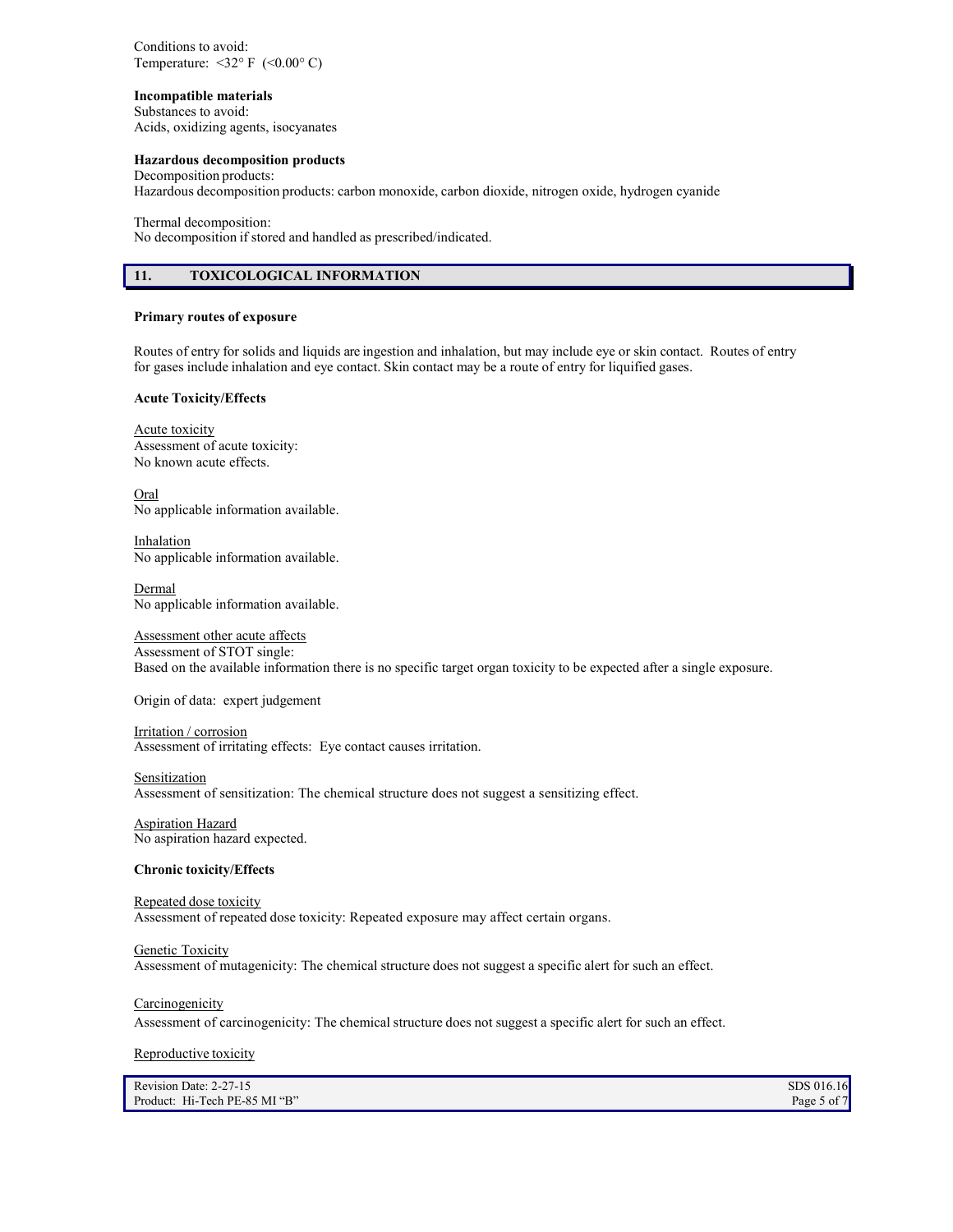Assessment of reproduction toxicity: The chemical structure does not suggest a specific alert for such an effect.

#### Teratogenicity

Assessment of teratogenicity: The chemical structure does not suggest a specific alert for such an effect.

#### Other information

The product has not been tested. The statement has been derived from the properties of the individual components.

#### **Symptoms of Exposure**

The most important known symptoms and effects are described in the labelling (see section 2) and/or in section 11.

Medical conditions aggravated by overexposure

Data available do not indicate that there are medical conditions that are generally recognized as being aggravated by exposure to this substance/product.

# **12. ECOLOGICAL INFORMATION**

#### **Toxicity**

Aquatic toxicity

Assessment of aquatic toxicity:

Acutely toxic for aquatic organisms. The product has not been tested. The statement has been derived from the properties of the properties of the individual components.

### **Persistence and degradability**

Assessment biodegradation and elimination (H2O) Poorly biodegradable.

Elimination information Poorly biodegradable.

#### **Bioaccumulative potential**

Assessment bioaccumulation potential Does not significantly accumulate in organisms.

#### **Mobility in soil**

Assessment transport between environmental compartments Adsorption to solid soil phase is not expected.

#### **Additional information**

Adsorbable organically-bound halogen (AOX): This product contains no organically-bound halogen.

Other ecotoxicological advice:

The product has not been tested. Do not discharge product into the environment without control.

# **13. DISPOSAL CONSIDERATIONS**

#### **Waste disposal of substance:**

Incinerate or dispose of in a licensed facility. Do not discharge substance/product into sewer system.

#### **Container disposal:**

Steel drums must be emptied and can be sent to a licensed drum reconditioner for reuse, a scrap metal dealer or an approved landfill. Do not attempt to refill or clean containers since residue is difficult to remove. Under no circumstances should empty drums be burned or cut open with gas or electric torch as toxic decomposition products may be liberated. Do not reuse empty containers.

| Revision Date: 2-27-15        | SDS 016.16  |
|-------------------------------|-------------|
| Product: Hi-Tech PE-85 MI "B" | Page 6 of 7 |